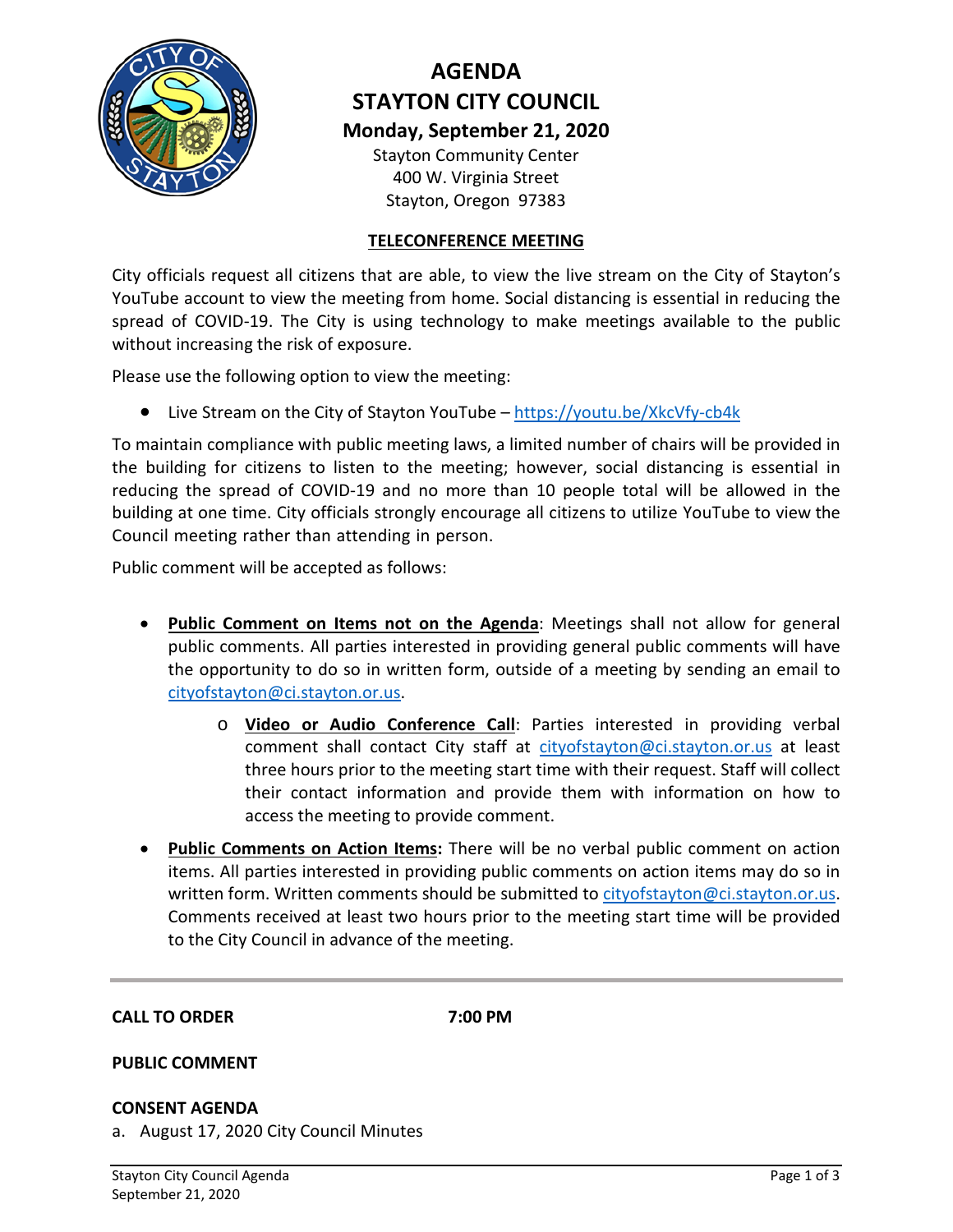## **PUBLIC HEARING – None**

| <b>GENERAL BUSINESS</b>                                              |                      |
|----------------------------------------------------------------------|----------------------|
| <b>Beachie Creek Wildfire Update</b>                                 | <b>INFORMATIONAL</b> |
| a. Verbal Staff Report - Chief David Frisendahl                      |                      |
| b. Council Discussion                                                |                      |
| <b>Revised Temporary COVID-19 Public Meeting Procedures</b>          | <b>ACTION</b>        |
| a. Staff Report - City Staff                                         |                      |
| b. Council Discussion                                                |                      |
| c. Council Decision                                                  |                      |
| <b>Oregon Water Resources Department Water Project Feasibility</b>   | <b>ACTION</b>        |
| <b>Study Grant Agreement</b>                                         |                      |
| a. Staff Report - Lance Ludwick                                      |                      |
| b. Council Discussion                                                |                      |
| c. Council Decision                                                  |                      |
| Policy on Naming of City Parks, Amenities and Public Facilities, and | <b>ACTION</b>        |
| <b>Designation of Memorials</b>                                      |                      |
| a. Staff Report - Keith Campbell                                     |                      |
| b. Council Discussion                                                |                      |
| c. Council Decision                                                  |                      |

# **ADJOURN**

*The meeting location is accessible to persons with disabilities. A request for an interpreter for the hearing impaired or other accommodations for persons with disabilities should be made at least 48 hours prior to the meeting. If you require special accommodations contact Administrative Services Manager Alissa Angelo at (503) 769-3425.*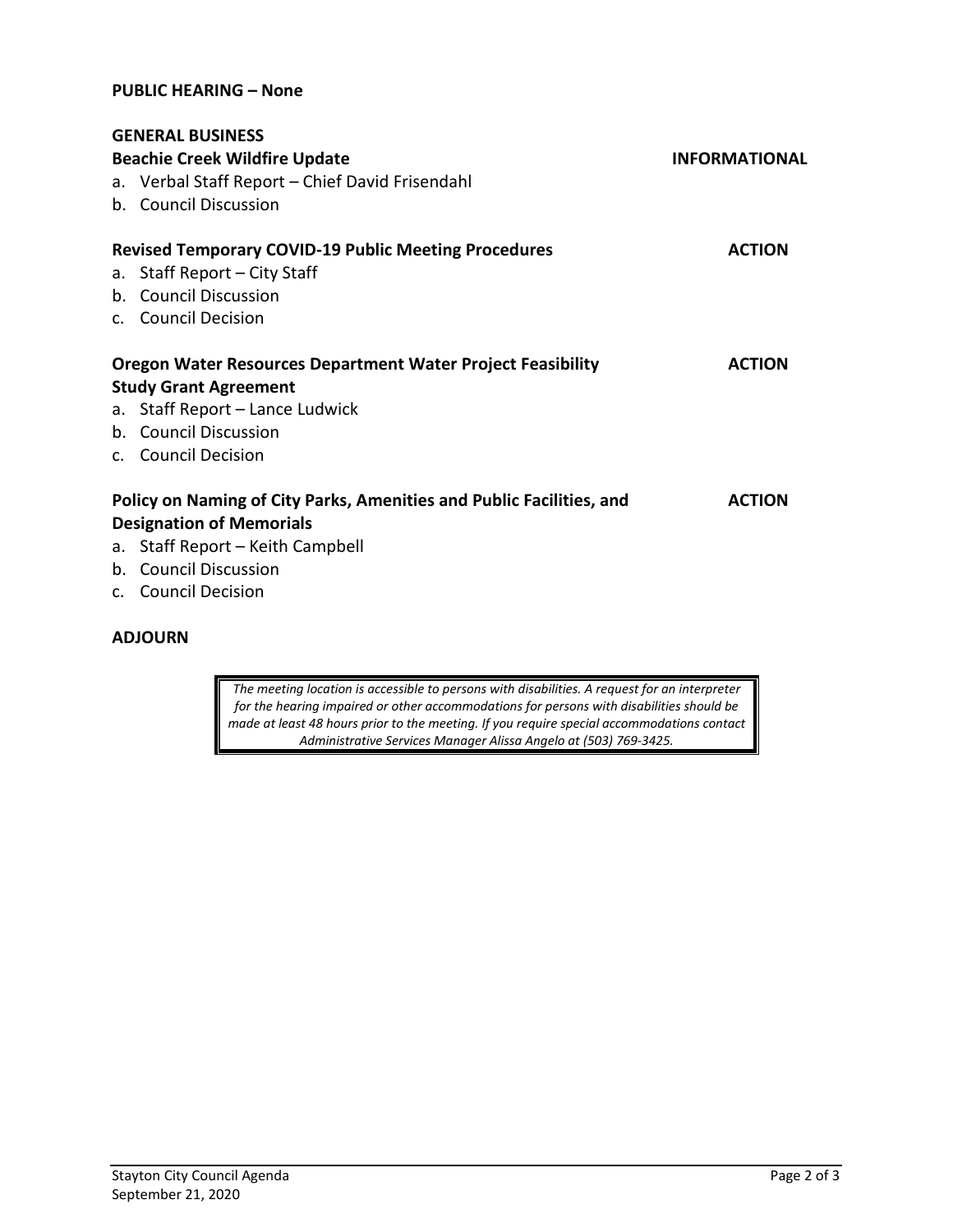# **CALENDAR OF EVENTS**

# **SEPTEMBER 2020**

| Monday               | September 21 | <b>City Council</b>                                           | 7:00 p.m. | https://youtu.be/XkcVfy-cb4k |
|----------------------|--------------|---------------------------------------------------------------|-----------|------------------------------|
| Monday               | September 28 | <b>Planning Commission</b>                                    | 7:00 p.m. | https://youtu.be/XfzeuiCP5Ww |
| OCTOBER 2020         |              |                                                               |           |                              |
| Monday               | October 5    | <b>City Council</b>                                           | 7:00 p.m. | https://youtu.be/HQHPOh9cWaQ |
| Tuesday              | October 6    | Parks & Recreation Board                                      | 6:00 p.m. | E.G. Siegmund Meeting Room   |
| Tuesday              | October 13   | Commissioner's Breakfast                                      | 7:30 a.m. | Covered Bridge Café          |
| Monday               | October 19   | <b>City Council</b>                                           | 7:00 p.m. | https://youtu.be/fmS6t5FhivA |
| Wednesday            | October 21   | <b>Library Board</b>                                          | 6:00 p.m. | E.G. Siegmund Meeting Room   |
| Monday               | October 26   | <b>Planning Commission</b>                                    | 7:00 p.m. | https://youtu.be/1XkumTok- w |
| <b>NOVEMBER 2020</b> |              |                                                               |           |                              |
| Monday               | November 2   | <b>City Council</b>                                           | 7:00 p.m. | https://youtu.be/GIW6YkJbnbQ |
| Tuesday              | November 3   | Parks & Recreation Board                                      | 6:00 p.m. | E.G. Siegmund Meeting Room   |
| Tuesday              | November 10  | Commissioner's Breakfast                                      | 7:30 a.m. | Covered Bridge Café          |
| Wednesday            | November 11  | CITY OFFICES CLOSED IN OBSERVANCE OF VETERANS DAY             |           |                              |
| Monday               | November 16  | <b>City Council</b>                                           | 7:00 p.m. | https://youtu.be/Widf0VF0ad4 |
| Wednesday            | November 18  | Library Board                                                 | 6:00 p.m. | E.G. Siegmund Meeting Room   |
| Thursday             | November 26  | CITY OFFICES CLOSED IN OBSERVANCE OF THANKSGIVING HOLIDAY     |           |                              |
| Friday               | November 27  |                                                               |           |                              |
| Monday               | November 30  | <b>Planning Commission</b>                                    | 7:00 p.m. | https://youtu.be/0zifc1SYEFU |
| DECEMBER 2020        |              |                                                               |           |                              |
| Tuesday              | December 1   | Parks & Recreation Board                                      | 6:00 p.m. | E.G. Siegmund Meeting Room   |
| Monday               | December 7   | <b>City Council</b>                                           | 7:00 p.m. | https://youtu.be/TAnHd3kskuc |
| Tuesday              | December 8   | Commissioner's Breakfast                                      | 7:30 a.m. | Covered Bridge Café          |
| Wednesday            | December 16  | Library Board                                                 | 6:00 p.m. | E.G. Siegmund Meeting Room   |
| Monday               | December 21  | City Council                                                  | 7:00 p.m. | https://youtu.be/t6ooHQ9Sbuc |
| Thursday             | December 24  | CITY OFFICES CLOSE AT NOON IN OBSERVANCE OF CHRISTMAS HOLIDAY |           |                              |
| Friday               | December 25  | CITY OFFICES CLOSED IN OBSERVANCE OF CHRISTMAS HOLIDAY        |           |                              |
| Monday               | December 28  | <b>Planning Commission</b>                                    | 7:00 p.m. | https://youtu.be/uPYSgXUOs8g |
|                      |              |                                                               |           |                              |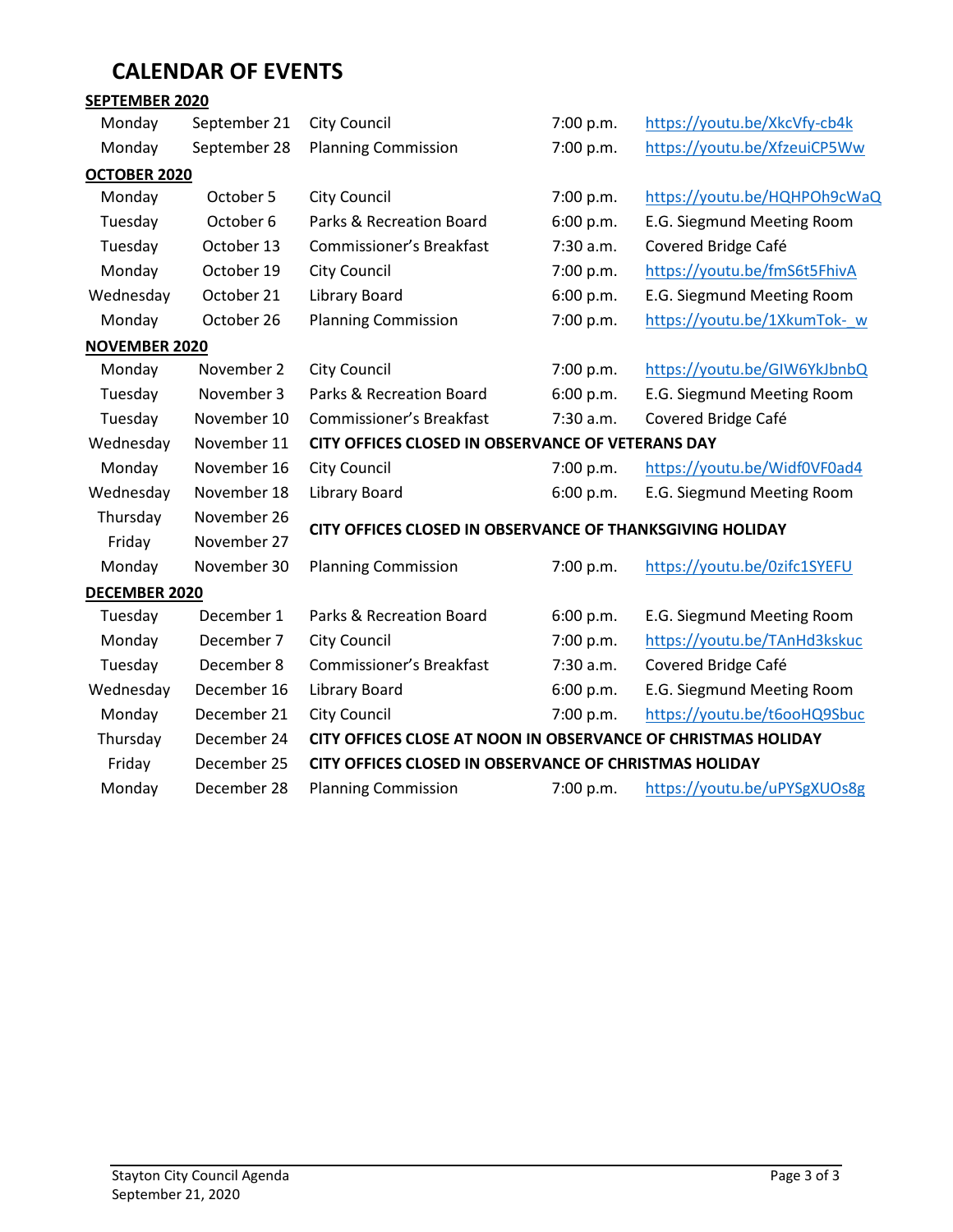# **City of Stayton City Council Minutes August 17, 2020**

# **LOCATION:** STAYTON COMMUNITY CENTER, 400 W. VIRGINIA STREET, STAYTON

**Time Start:** 7:02 P.M. **Time End:** 8:43 P.M.

## **COUNCIL MEETING ATTENDANCE LOG**

| <b>COUNCIL</b>                         | <b>STAYTON STAFF</b>                                         |
|----------------------------------------|--------------------------------------------------------------|
| Mayor Henry Porter (via Zoom)          | Alissa Angelo, Administrative Services Manager               |
| Councilor Paige Hook (via Zoom)        | Keith Campbell, City Manager                                 |
| Councilor Ben McDonald (via Zoom)      | Dan Fleishman, Director of Planning & Development (via Zoom) |
| Councilor Christopher Molin (via Zoom) | David Frisendahl, Police Chief                               |
| Councilor Jordan Ohrt (via Zoom)       | Lance Ludwick, Public Works Director (via Zoom)              |
| <b>Councilor David Patty (excused)</b> | Janna Moser, Library Director (via Zoom)                     |
|                                        | Susannah Sbragia, Finance Director (via Zoom)                |

| <b>AGENDA</b>                                                                                                                                                              | <b>ACTIONS</b>                                                                                                                                                                                                                                                                |
|----------------------------------------------------------------------------------------------------------------------------------------------------------------------------|-------------------------------------------------------------------------------------------------------------------------------------------------------------------------------------------------------------------------------------------------------------------------------|
| <b>TELECONFERENCE MEETING</b>                                                                                                                                              |                                                                                                                                                                                                                                                                               |
| <b>Consent Agenda</b><br>a. August 3, 2020 City Council Minutes                                                                                                            | Motion from Councilor Molin, seconded by Councilor Hook,<br>to approve the consent agenda as presented. Motion passed<br>4:0.                                                                                                                                                 |
| <b>Public Hearing</b>                                                                                                                                                      | None.                                                                                                                                                                                                                                                                         |
| <b>General Business</b><br>Shaff Road-Golf Club Road Roundabout Design<br>Staff Report - Lance Ludwick<br>а.<br><b>Council Discussion</b><br>b.<br><b>Council Decision</b> | Staff reviewed the report included in the Council packet.<br>Brief discussion of the project and funding.<br>Motion from Councilor Hook, seconded by Councilor Ohrt, to<br>direct staff to move forward with the Roundabout Design<br>Project as planned. Motion passed 4:0.  |
| <b>Revised Temporary COVID-19 Public Meeting</b><br><b>Procedures</b>                                                                                                      |                                                                                                                                                                                                                                                                               |
| Staff Report - City Staff<br>а.                                                                                                                                            | Ms. Angelo reviewed the staff report.                                                                                                                                                                                                                                         |
| <b>Council Discussion</b><br>b.                                                                                                                                            | Council discussion regarding in person and virtual public<br>comment.                                                                                                                                                                                                         |
| <b>Council Decision</b><br>$\mathsf{C}$ .                                                                                                                                  | Motion from Councilor Ohrt, seconded by Councilor Molin,<br>to modify the proposed Temporary COVID-19 Public Meeting<br>Procedures to include the "Video or Audio Conference Call"<br>option and direct staff to bring back further revisions at the<br>next Council meeting. |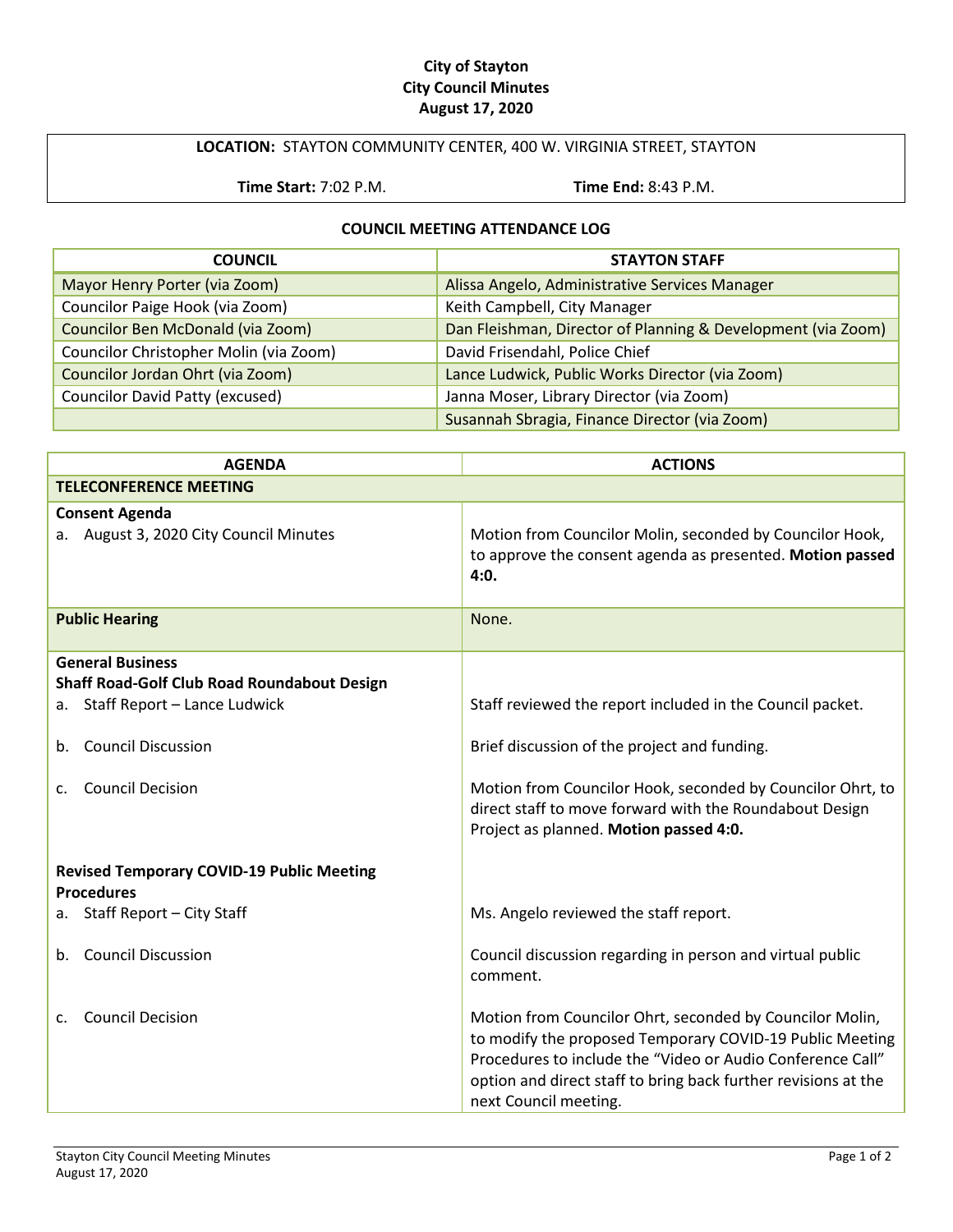|                                                 | <b>Council Discussion:</b> Clarification on the specific changes.<br>Councilor Ohrt indicated her motion includes only items<br>6.b.ii and 6.c.ii of the revised rules.<br>Motion passed 4:0. |
|-------------------------------------------------|-----------------------------------------------------------------------------------------------------------------------------------------------------------------------------------------------|
| <b>City Attorney Discussion</b>                 |                                                                                                                                                                                               |
| Staff Report – City Staff<br>$a_{\cdot}$        | Mr. Campbell reviewed the staff report.                                                                                                                                                       |
|                                                 |                                                                                                                                                                                               |
| <b>Council Discussion</b><br>$h_{\cdot}$        | Council discussion of procedures and protocol for contacting<br>the City Attorney.                                                                                                            |
| <b>Pool Reopening Update</b>                    |                                                                                                                                                                                               |
| Staff Report – Susannah Sbragia<br>a.           | Ms. Sbragia provided an update on the pool reopening.                                                                                                                                         |
|                                                 |                                                                                                                                                                                               |
| <b>Council Discussion</b><br>b.                 | Council discussion on attendance at pool, potential of                                                                                                                                        |
|                                                 | expanding hours, and expenses.                                                                                                                                                                |
| <b>Communications from Mayor and Councilors</b> | None.                                                                                                                                                                                         |

APPROVED BY THE STAYTON CITY COUNCIL THIS 21<sup>ST</sup> DAY OF SEPTEMBER 2020, BY A \_\_\_\_ VOTE OF THE STAYTON CITY COUNCIL.

|       | Bv:<br><u> 1980 - Jan Samuel Barbara, martin da shekara 1980 - An tsara 1980 - An tsara 1980 - An tsara 1980 - An tsara</u> |  |
|-------|-----------------------------------------------------------------------------------------------------------------------------|--|
|       | Henry A. Porter, Mayor                                                                                                      |  |
| Date: | Attest:                                                                                                                     |  |
|       | Keith D. Campbell, City Manager                                                                                             |  |
| Date: |                                                                                                                             |  |
|       | Alissa Angelo, Administrative Services Manager                                                                              |  |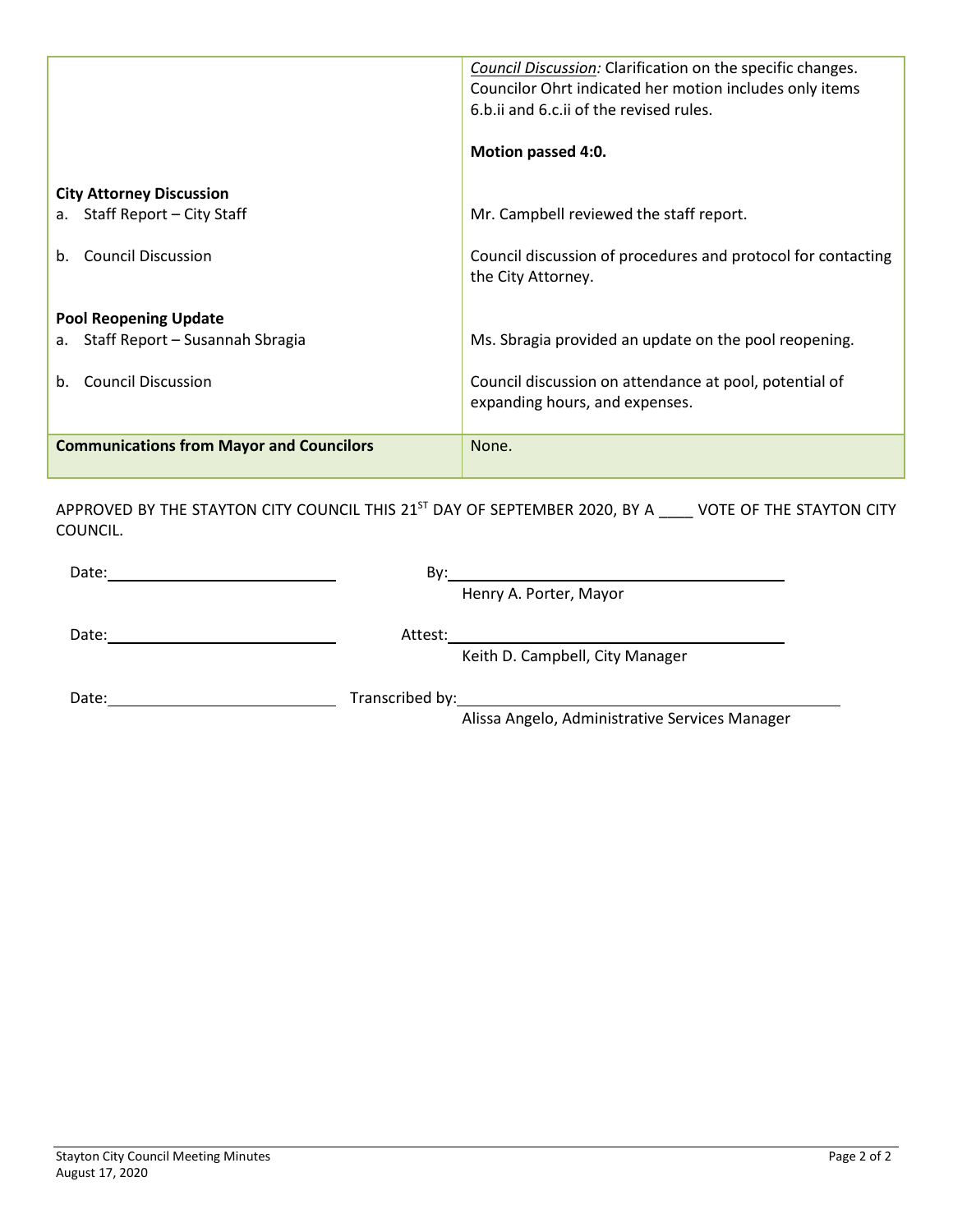

# **CITY OF STAYTON**

# M E M O R A N D U M

| TO:             | <b>Mayor Henry Porter and the Stayton City Council</b>      |
|-----------------|-------------------------------------------------------------|
| <b>FROM:</b>    | <b>City Staff</b>                                           |
| <b>DATE:</b>    | September 21, 2020                                          |
| <b>SUBJECT:</b> | <b>Revised Temporary COVID-19 Public Meeting Procedures</b> |

# **ISSUE**

Shall the Governing Body adopt revised Temporary COVID-19 Public Meeting Procedures?

# **ENCLOSURE(S)**

• Revised Temporary COVID-19 Public Meeting Procedures

## **BACKGROUND INFORMATION**

On April 6, 2020, the Temporary COVID-19 Public Meeting Procedures were adopted by the City Council. These guidelines were drafted, and strongly encouraged to be adopted, by the City's Legal Counsel, and were modeled off of neighboring communities. As we continue navigating the ever-changing landscape of COVID-19, it's become clear remote meetings will need to continue for the near future.

At the August 3, 2020 Council meeting, there was a request by Council to update the rules to include verbal public comment. Additionally, in staff's review of the rules, changes have been suggested including expanding business on the agenda to include presentations and non-action items.

During the August 17 meeting, the Council adopted a partial revision to the Temporary COVID-19 Public Meeting Procedures and requested staff make further modifications based off discussion.

# **MOTION(S)**

- 1) Motion to approve the revised Temporary COVID-19 Public Meeting Procedures as presented.
- 2) Motion to approve the revised Temporary COVID-19 Public Meeting Procedures as amended.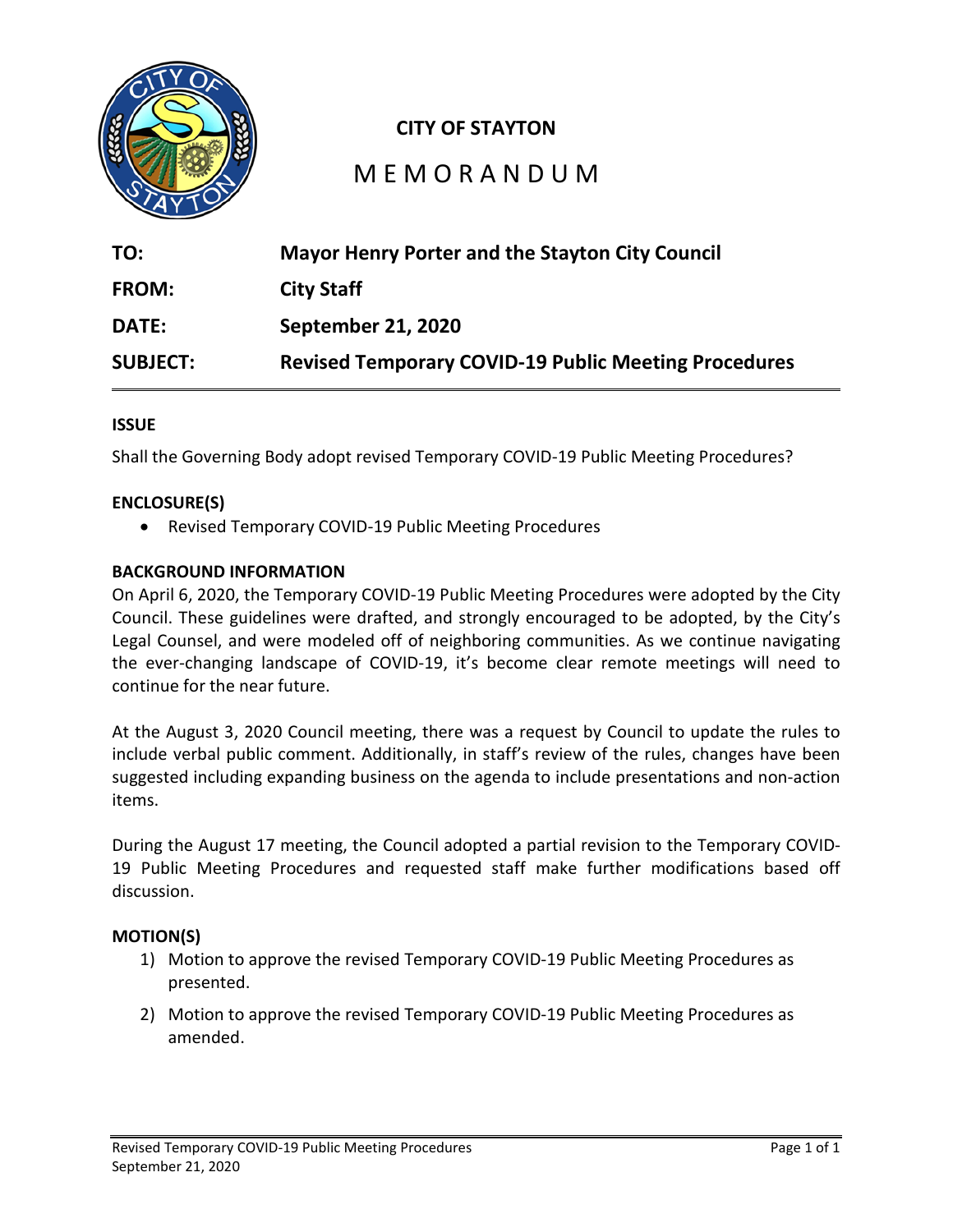

# **Temporary COVID-19 Public Meeting Procedures**

Given executive orders from Governor Brown concerning COVID-19 and social spacing requirements, the City of Stayton has established temporary updated procedures for public meetings in order to protect our volunteers, public, and staff.

The new updated public meeting procedures, as outlined below, shall become effective when approved by the governing body, and shall remain in effect until action to discontinue use is completed by each public body. Where applicable, these procedures shall supersede any prior meeting procedures including the Stayton City Council Rules.

# COVID-19 Public Meeting Procedures

When possible, only City meetings that are deemed mandatory based on timelines established in state law, the City of Stayton Charter, or City of Stayton ordinance shall be held. All other meetings or agenda items shall be postponed.

In order to comply with social spacing recommendations, the public will be encouraged not to attend public meetings in person, and in particular to stay home if they are sick or showing symptoms. In order to continue to provide an opportunity for public viewing / participation, all public meetings required to be held shall conform to the following updated requirements.

- 1. **Live Streaming:** All mandatory City meetings shall be streamed live on the City of Stayton's YouTube channel through a link available on the City's website. For access to this link, visit the City of Stayton's [Calendar of City Meetings and Events](http://www.staytonoregon.gov/page/admin_calendar) page on our website.
- 2. **Public Observation:** Although it is **strongly encouraged that people not attend the meeting in person** the opportunity will exist to observe the meeting at a designated location. However, to protect the safety and ensure social spacing, limits to audience members will be implemented. Please note that in person meeting attendance will be subject to applicable regulations in place at the time of the meeting and are subject to change. Parties interested in attending the meeting in-person shall contact City staff at least three hours prior to the meeting start time.
- 3. **Meeting Materials:** All meeting materials shall be provided to the public in advance of the meeting via the following schedule:
	- a. The agenda and majority of meeting materials, including presentation materials, will be posted on the City's website, as well as distributed to members of the public body and the public at least 3 days in advance of the meeting date through the City's email distribution list. To subscribe to the email distribution list, visit the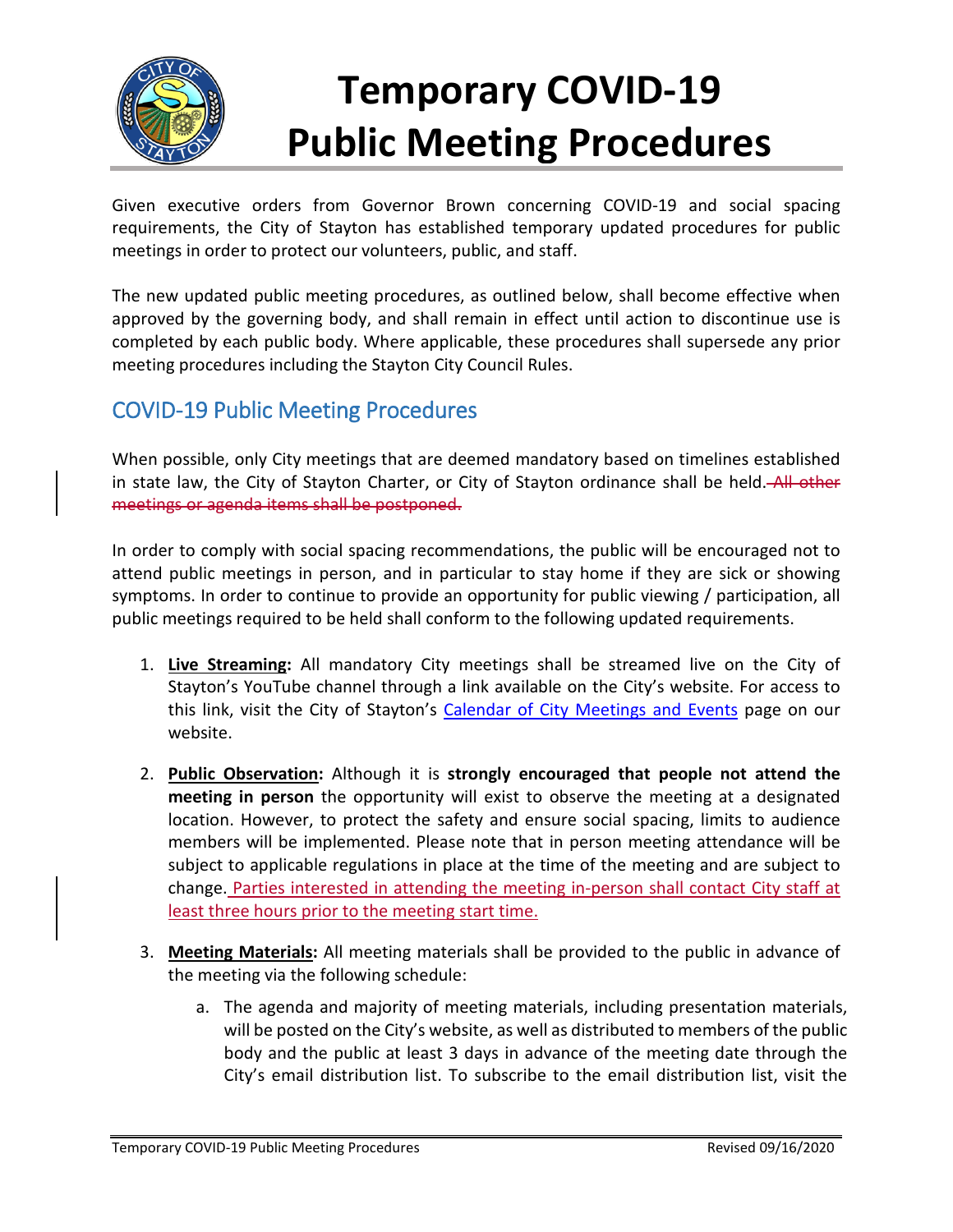City's website at [http://www.staytonoregon.gov/page/resources\\_email\\_list.](http://www.staytonoregon.gov/page/resources_email_list) Printed copies of materials may also be requested in advance of the meeting.

- b. Any additional materials received after the initial meeting materials are distributed, including any written public comments received, shall be distributed to members of the public body one hour prior to the meeting's start time, and shall be posted on the Agendas and Minutes webpage for the corresponding public body it was sent to (i.e. City Council, Planning Commission, etc.).
- c. Any additional materials to be distributed after this time shall be verbally identified, placed into the record, and distributed to the public body at the meeting, as technology and circumstances allow.
- 4. **Public Body Participation**: All members of the public body shall participate in the meeting through live streaming and conference call or other teleconference tools, unless they can show reason why they cannot meaningfully participate in this manner. Members of the public body that do not wish to participate in the meeting through virtual means shall request the ability to participate in the meeting in person in consultation with the public body's presiding officer and the Administrative Services Manager. To ensure the meeting is understandable, during the meeting, all speakers shall identify themselves prior to speaking, and shall do so prior to making or seconding motions. In addition, all votes shall occur via roll call vote.
- 5. **Meeting Management**: Meeting management tasks, including identifying speakers, clarifying decisions, and managing conference call / video conferencing lines shall be delegated to the City Manager or other applicable staff.

# 6. **Agenda Updates & Public Participation**:

a. **General Agenda Notes**: All agendas shall be updated to delineate the new public meeting procedures in this policy and shall note that members of the public shall not attend meetings if they are sick or presenting symptoms.

b. **Presentations, Proclamations, & Ceremonial Items**: The public meeting shall not include any presentations, proclamations, or ceremonial items. Such items shall be cancelled, postponed, or presented in a manner separate from the public meeting.

- c.b.**Public Comment on Items not on the Agenda**: Meetings shall not allow for general in-person public comments. All parties interested in providing general public comments at the beginning of the meeting shall participate using one of the following methods: will have the opportunity to do so in written form, outside of a meeting, in the manner dictated for each individual public body.
	- i. **Video or Audio Conference Call**: Parties interested in providing verbal comment shall contact City staff at least three hours prior to the meeting start time with their request. Staff will collect their contact information and provide them with information on how to access the meeting to provide comment.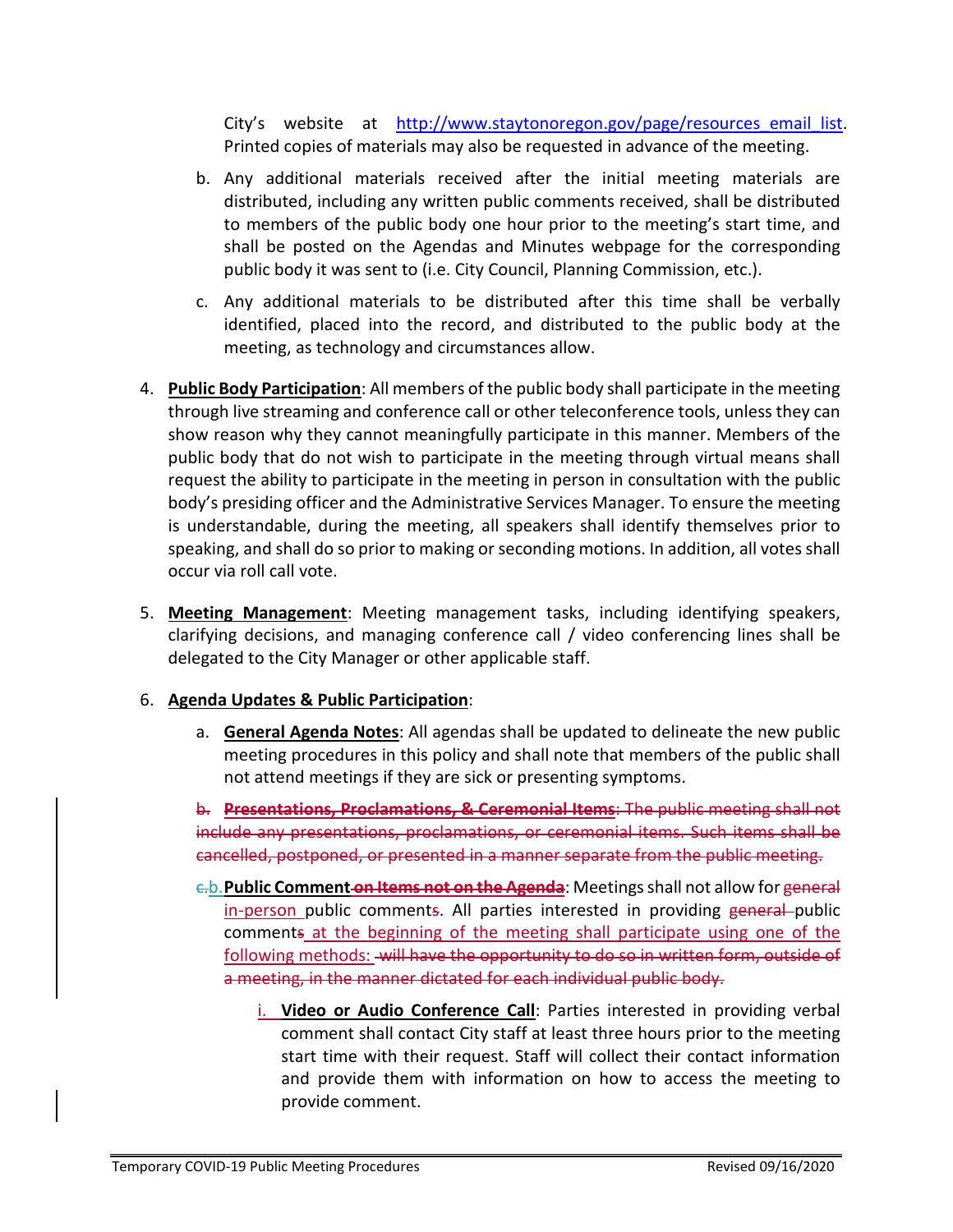- i.ii. **Written Comment**: It is **strongly encouraged that interested parties provide testimony in** writing prior to the meeting and abstain from attending the meeting in person. Written comment submitted at least three hours prior to the meeting start time will be provided to the public body in advance of the meeting. Comment can be provided in the manner dictated for each individual public body.
- d.c.**Public Hearing Items**: Public hearings shall only be held if required by state law, the City of Stayton Charter, or City of Stayton Municipal Code. Should a public hearing be required, the following methods for public comment shall be adhered to:
	- i. **Written Testimony**: It is **strongly encouraged that interested parties provide testimony in writing** prior to the meeting and abstain from attending the meeting in person. Written testimony submitted at least two hours prior to the meeting start time will be provided to the public body in advance of the meeting. Testimony can be provided in the manner dictated for each individual public body.
	- ii. **Video or Audio Conference Call**: Parties interested in providing verbal testimony shall contact City staff at least three hours prior to the meeting start time with their request. Staff will collect their contact information and provide them with information on how to access the meeting to provide comment. Should it be necessary to provide verbal testimony, it is recommended that interested parties participate via an established City conference call line. Parties interested in participating in this manner shall contact the Administrative Services Manager at least two hours prior to the meeting start time with their name, address, and phone number they will be calling from.
	- iii. **Participate in Person**: Although it is **strongly encouraged that people not attend the meeting in person**, the opportunity will still exist to participate in the meeting at a designated meeting location. The method of this participation may include in person public testimony, access to a phone to call into meeting via a conference call line, or other available public testimony method as allowed by the Oregon State Public Meetings law. Please note that in person meeting attendance will be subject to applicable regulations in place at the time of the meeting and are subject to change.

# e.d. **Action Items:**

i. **Consent Agenda**: In order to expedite business, mandatory public meetings shall establish a consent agenda for action items that can be approved by a single motion and vote. Wherever possible and appropriate, as determined by the presiding officer, action items shall be moved to the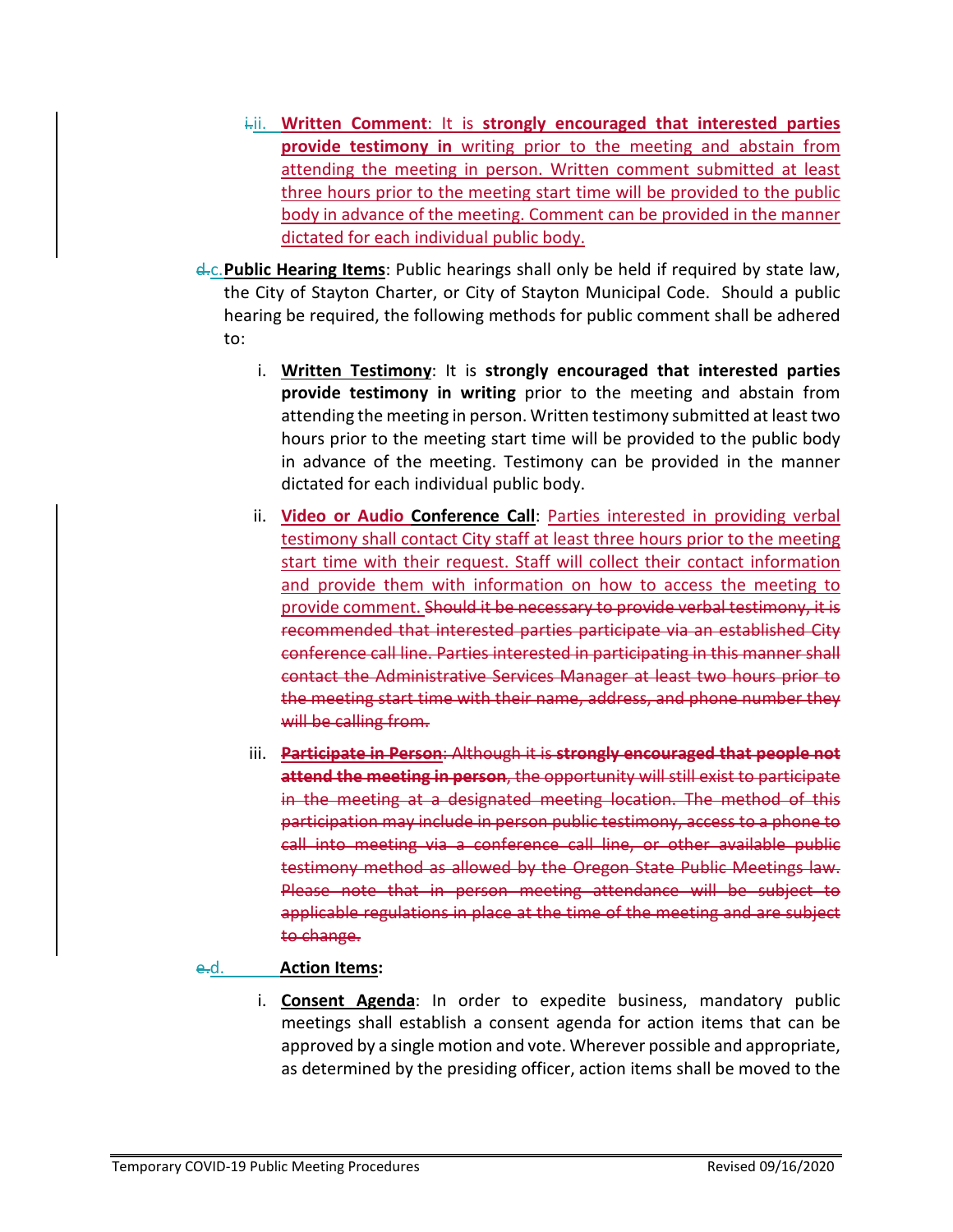consent agenda. Any item on the consent agenda may be removed for separate consideration by any member of the public body.

- ii. **Public Comments on Action Items**: Public bodies shall not provide for verbal public comments for action items. All parties interested in providing public comments on action items may do so in written form. Written comments submitted at least two hours prior to the meeting start time will be provided to the public body in advance of the meeting. Comments can be provided in the manner dictated for each individual public body.
	- f. **Report Items:** Report items may be included in the meeting materials for informational purposes but shall not incur a presentation. However, the public body may ask questions on report items included in materials as appropriate.

For questions on this policy, specific requirements for each public body, how to observe or participate in a public meeting, how to submit public comments, or other questions, please contact the City Manager, Keith Campbell at (503) 769-3425 or via email at [cityofstayton@ci.stayton.or.us.](mailto:cityofstayton@ci.stayton.or.us)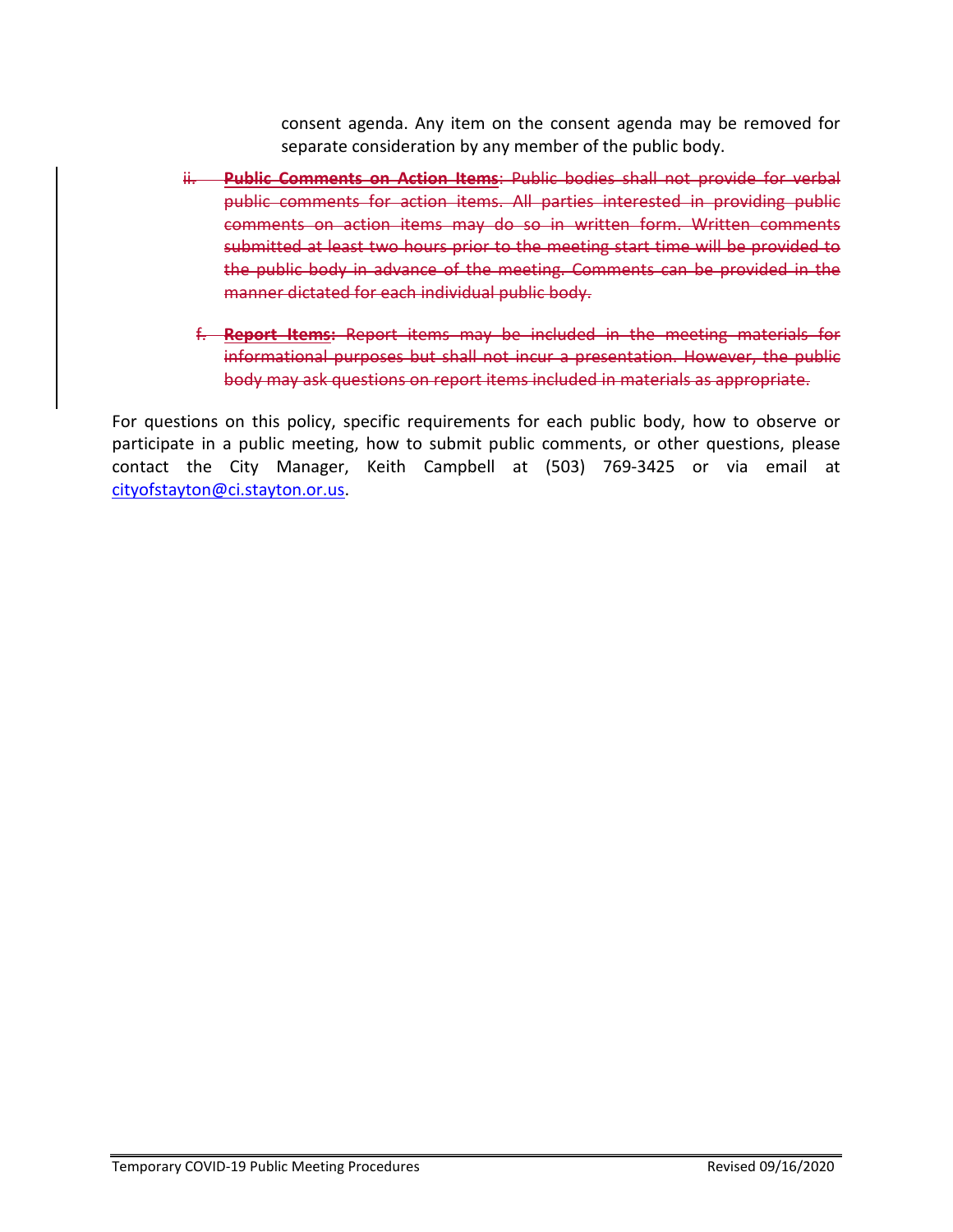

# **CITY OF STAYTON**

# M E M O R A N D U M

| TO:             | <b>Mayor Henry Porter and the Stayton City Council</b>                                             |
|-----------------|----------------------------------------------------------------------------------------------------|
| <b>FROM:</b>    | Lance S. Ludwick, P.E.; Director of Public Works                                                   |
|                 | DATE: September 21 <sup>st</sup> , 2020                                                            |
| <b>SUBJECT:</b> | <b>Oregon Water Resources Department Water Project</b><br><b>Feasibility Study Grant Agreement</b> |

# **ISSUE**

The issue before the City Council is whether or not to use City funds to match 50% of a \$308,000 Oregon Water Resources Department (OWRD) Water Project Feasibility Study Grant. The City would need to match up to \$154,000.

# **BACKGROUND INFORMATION**

The City receives its drinking water from the North Santiam River via the Power Canal located at the south end of town. The City has one shallow well located east of the water treatment plant in Riverfront Park and an intertie with the City of Salem.

Water that comes out of the North Santiam River is pristine and of very high quality. It is also our only source of water and that could pose significant problems for the City.

During the 2019 Stayton City Council / Management Team Retreat, a goal was derived to expand the City's Water Supply. In the short-term (1-2 years) the City was to search for a secondary water source.

In September 2019 the Public Works Department entered into a contract with the consultant team of Keller Associates and GSI Water Solutions Inc. to identify and conceptually evaluate potentially viable alternatives for a secondary water supply source for the City. The Technical Memorandum was completed in October 2019, in it a recommendation to the City to explore using an Aquifer Storage and Recovery (ASR) system that can be combined with the City's existing or new water source to provide a more robust water supply.

The OWRD advertised a Water Project Feasibility Study Grant for Water Projects in the Fall of 2019. The Feasibility Study Grants reimburse up to 50 percent of the costs of studies to evaluate the feasibility of developing water conservation, reuse, and storage projects. On November 4<sup>th</sup> 2019 the City Council approved Resolution 996 authorizing staff to submit an application for the Water Project Feasibility Study Grant. The consultant team helped the City prepare and submit a grant application. The grant request was for the costs to perform the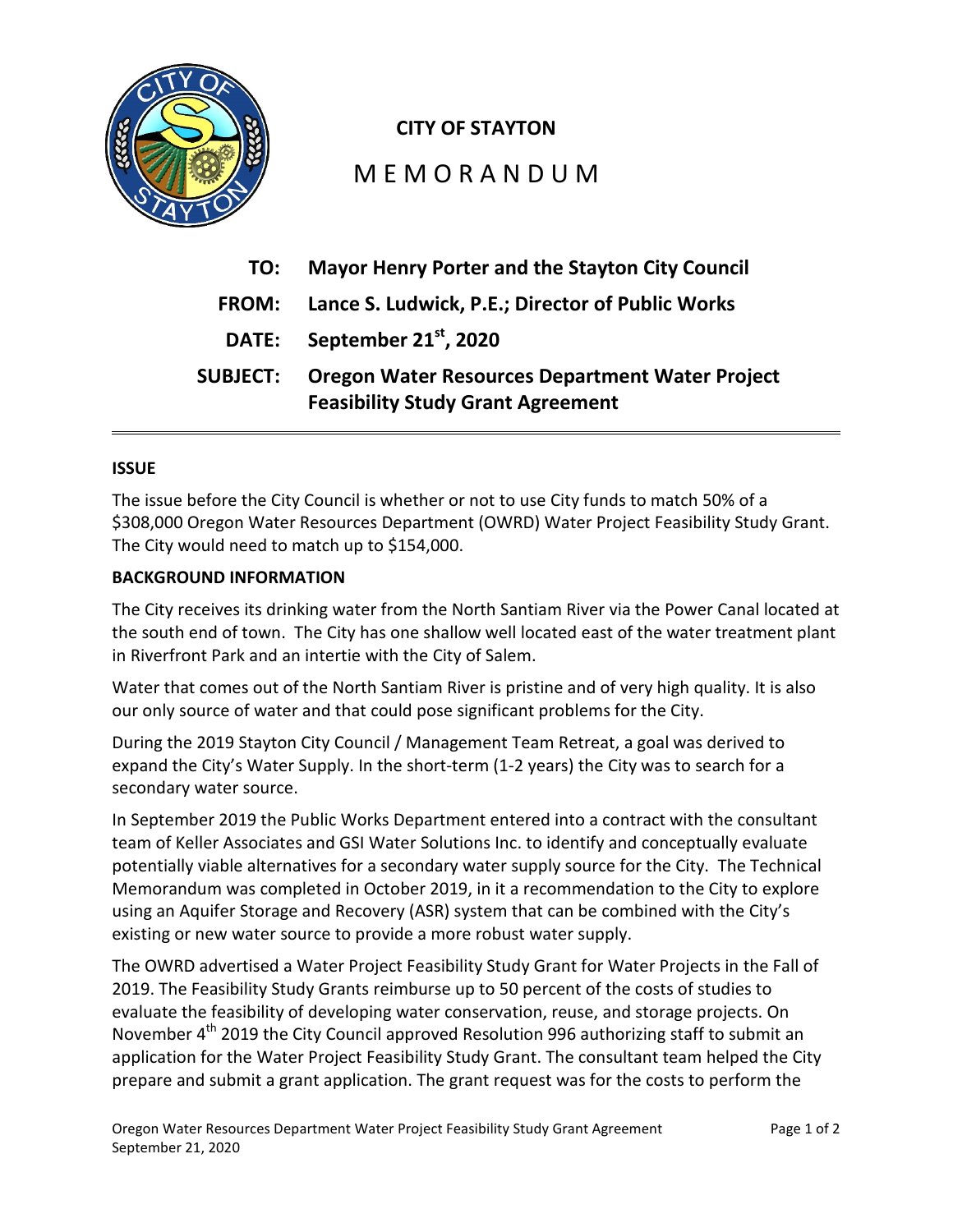preliminary and final feasibility studies for the use of an Aquifer Storage and Recovery (ASR) as a secondary water source for the City.

In August 2020 the OWRD notified the City that we were successful with our application and have been awarded up to \$154,000 for the project. The City will need to contribute 50% of the project cost, up to 154,000. The estimated project cost is \$308,000.

# **FINANCIAL IMPACT**

Staff proposed and the Budget Committee approved allocating \$154,000 towards the OWRD Water Project Feasibility Study to be paid from the Water Fund - System Development Charges (SDCs).

Due to COVID-19 staff thought it would be prudent to get final approval of the \$154,000 expenditure for this project from the City Council.

If executed the OWRD Water Project Feasibility Study Grant Agreement will terminate on January 31, 2022.

## **OPTIONS AND MOTIONS**

1) Not accept the OWRD Water Project Feasibility Study Grant Award.

**Motion to direct staff to notify the OWRD that the City will not accept the Grant award.**

2) Instruct the Public Works Staff to sign the OWRD Water Project Feasibility Study Grant Award Agreement.

**Motion to direct staff to sign the OWRD Water Project Feasibility Study Grant Award Agreement and to proceed with the Secondary Water Source Feasibility Project.**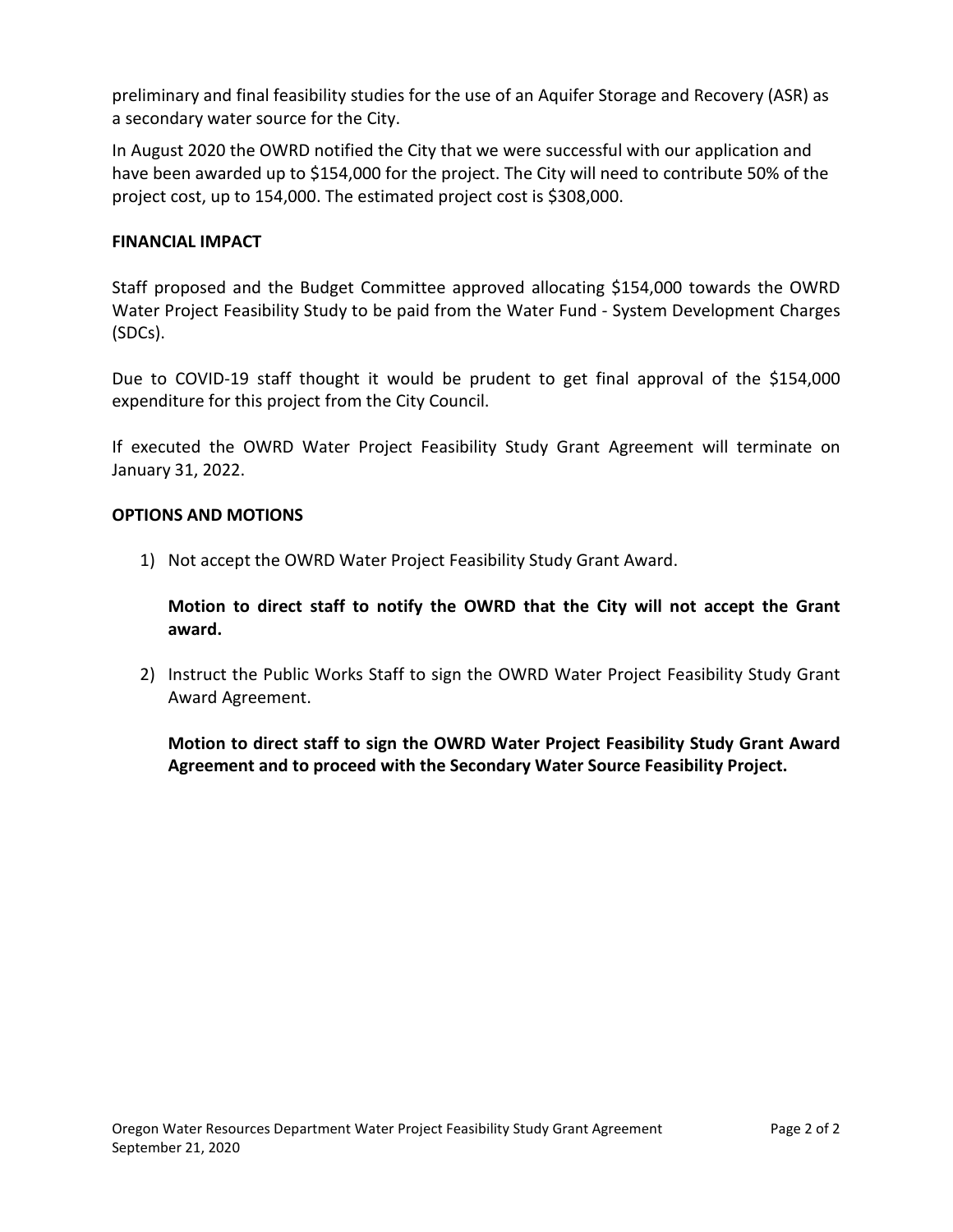

**Water Resources Department** 725 Summer St NE, Suite A Salem, OR 97301  $(503)$  986-0900 Fax (503) 986-0904

August 7, 2020

City of Stayton Lance Ludwick, PE Director of Public Works 362 N 3rd Ave. Stayton, Oregon 97383

# **Subject: Grant Agreement #FSG-0098-20**

Dear Grantee,

Congratulations on your successful application for a Feasibility Study Grant. The Oregon Water Resources Department (Department) is pleased to provide funding for your feasibility study *Stayton Aquifer Storage and Recovery Feasibility Study*. A grant in the amount of **\$154,000** was approved by the Water Resources Commission at its June 2020 meeting. Funding provided by the Department will support the project description and key tasks identified in your application and/or referenced/included in your Grant Agreement.

Attached please find a Grant Agreement for your review and signature. Please pay attention to Exhibits A and B, the Grant Expiration Date, and all Grant Agreement terms and conditions. Please pay particular attention to all the requirement listed under Section 2.05, *Conditions Precedent to Each Disbursement.*

Additionally, please reference the Department's Budget Procedures and Allowable Costs document for information regarding grant expenditures and reimbursements. Please reference the Feasibility Study Grants, [Applications, Forms and Guidance page](https://www.oregon.gov/OWRD/programs/FundingOpportunities/FeasibilityStudyGrants/Pages/Forms.aspx) for up-to-date Reporting Forms for active grants.

Please review the information carefully so that you fully understand the quarterly reporting schedule as well as grant management and funding criteria of your grant.

Please review and return the signed grant agreement to the Department for finalization. Feel free to contact me with any questions you may have related to management of your grant. The Department looks forward to the successful execution of your feasibility study.

Sincerely,

Becky Williams Grant Program Coordinator ec: File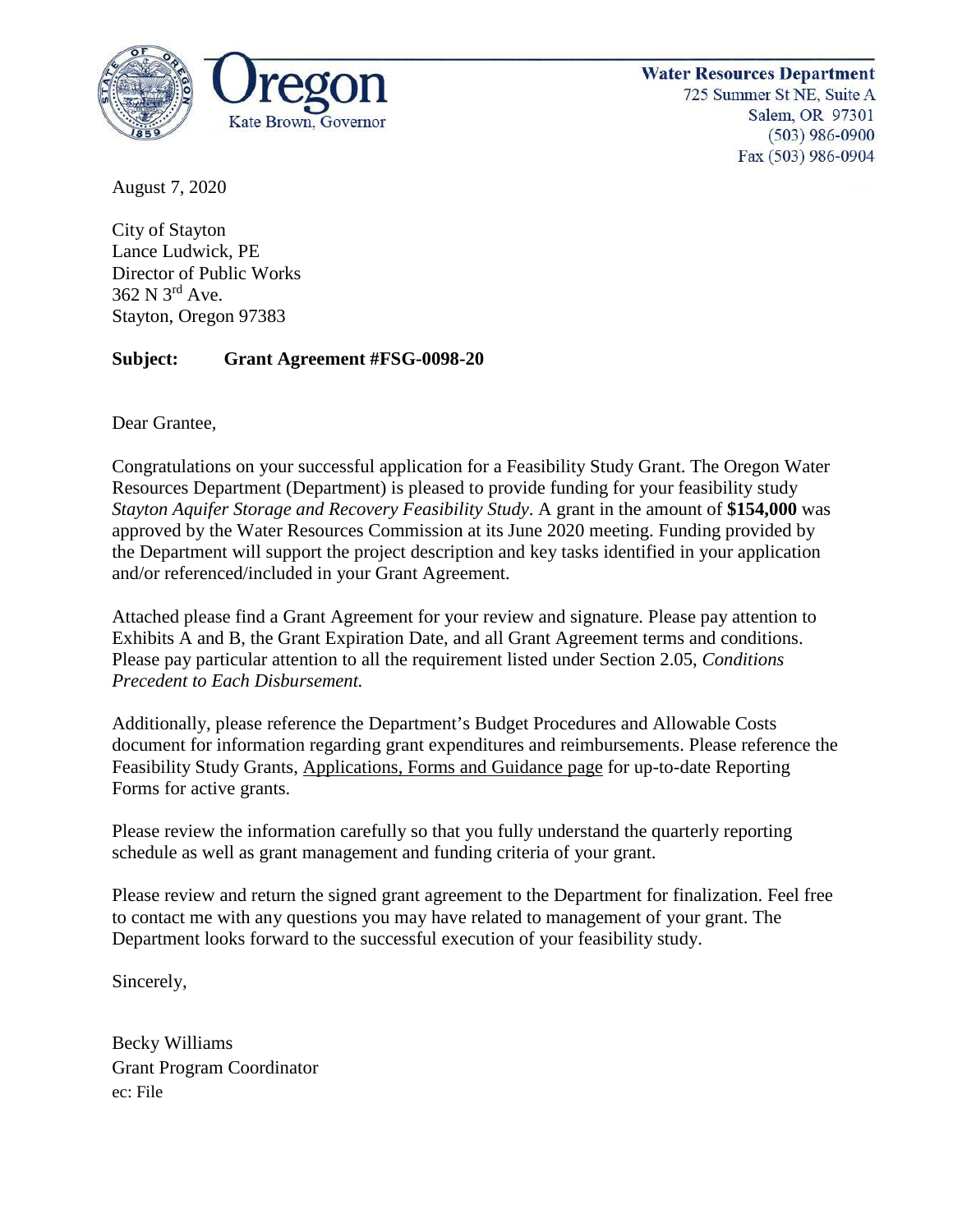# *Water Conservation, Reuse & Storage Grant Program*

# *GRANT AGREEMENT* #FSG-0098-20

*Stayton Aquifer Storage and Recovery Feasibility Study*  By: City of Stayton

*OREGON WATER RESOURCES DEPARTMENT*

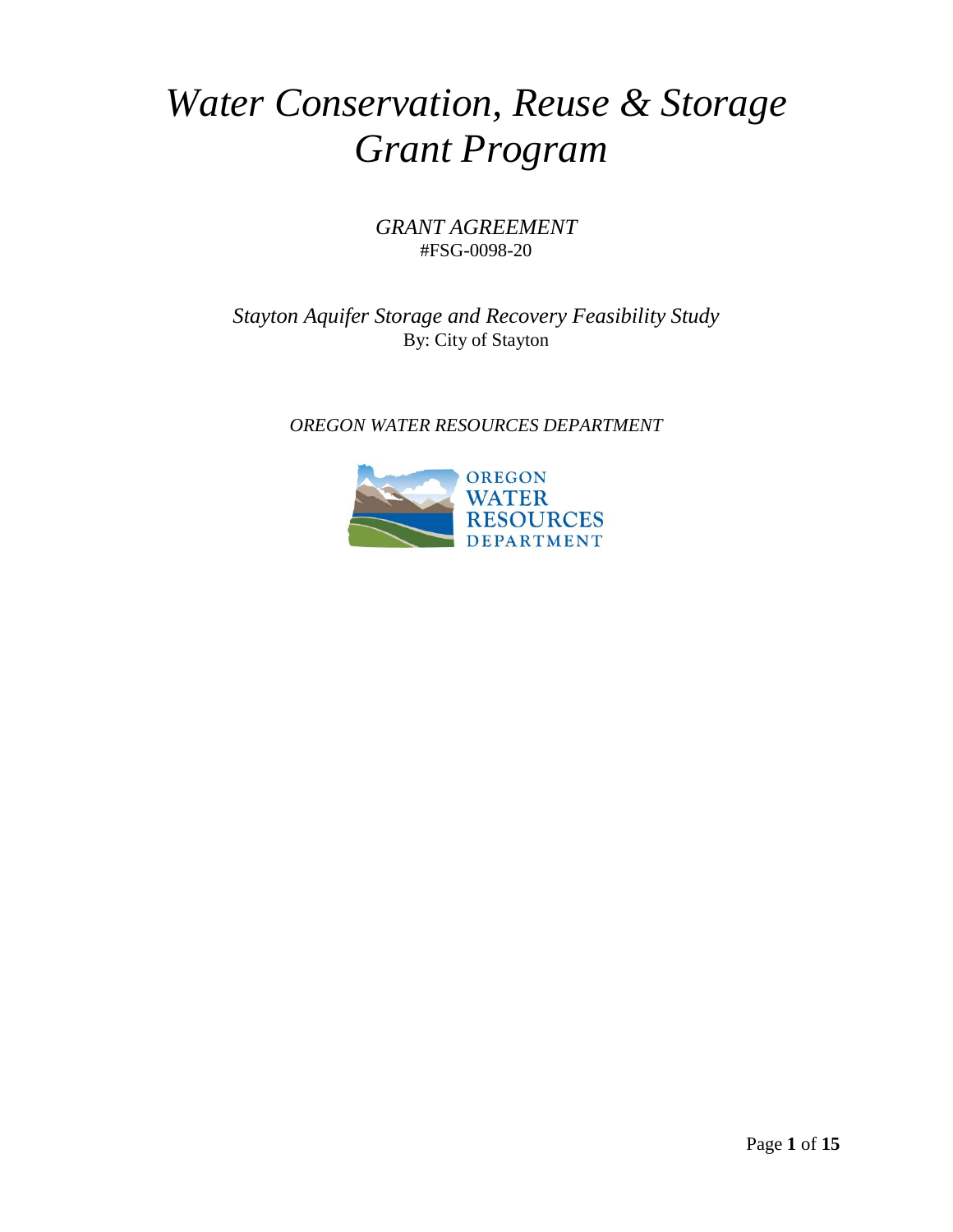#### **GRANT AGREEMENT**

#FSG-0098-20

#### *Stayton Aquifer Storage and Recovery Feasibility Study*

**BETWEEN: State of Oregon**, acting by and through its **Oregon Water Resources Department** (Grantor), 725 Summer Street NE, Suite A Salem, Oregon 97301-1266 Phone Number: (503) 986-0869 Facsimile Number: (503) 986-0903 E-Mail Address: [WRD\\_DL\\_feasibilitystudygrants@oregon.gov](mailto:WRD_DL_feasibilitystudygrants@oregon.gov)

> The Grantor's Coordinator for this Grant is **Becky Williams**

**AND:** City of Stayton Lance Ludwick, PE Director of Public Works 362 N 3rd Ave. Stayton, Oregon 97383 Telephone Number: (503) 769-2919 E-Mail Address: [lludwick@ci.stayton.or.us](mailto:lludwick@ci.stayton.or.us)

#### **SECTION 1 LEGAL BASIS OF AWARD**

Section 1.01 Legal Basis of Award. Pursuant to ORS 541.561 Grantor is authorized to enter into a grant agreement and to make an award, from the Water Conservation, Reuse and Storage Investment Fund ("Fund"), to Grantee for the purposes set forth herein.

Section 1.02 Agreement Documents. This grant agreement ("Grant Agreement" or "Agreement") consists of the following documents, which are attached hereto and hereby incorporated into this Agreement by reference and are listed in descending order of precedence: this Grant Agreement, less all exhibits; Exhibit A (Grant Budget); Exhibit B (Statement of Work, including a Project schedule with a beginning and completion date); Exhibit C (Supplemental Requirements for Storage Projects); and the Grantee's approved application for funding the project planning study dated November 12, 2019 (on file at the office of Grantor).

Section 1.03 Agreement Term. This Agreement shall be effective when it is signed by the Grantor and Grantee ("Parties") and approved as required by law (the "Effective Date"). Unless terminated earlier pursuant to Section 6 of this Agreement, this agreement will terminate on the earlier of (i) **January 31, 2022** or (ii) the date that the Grantor disburses the final ten percent (10%) of Grant moneys as provided in Section 2.03 of this agreement (the "Expiration Date").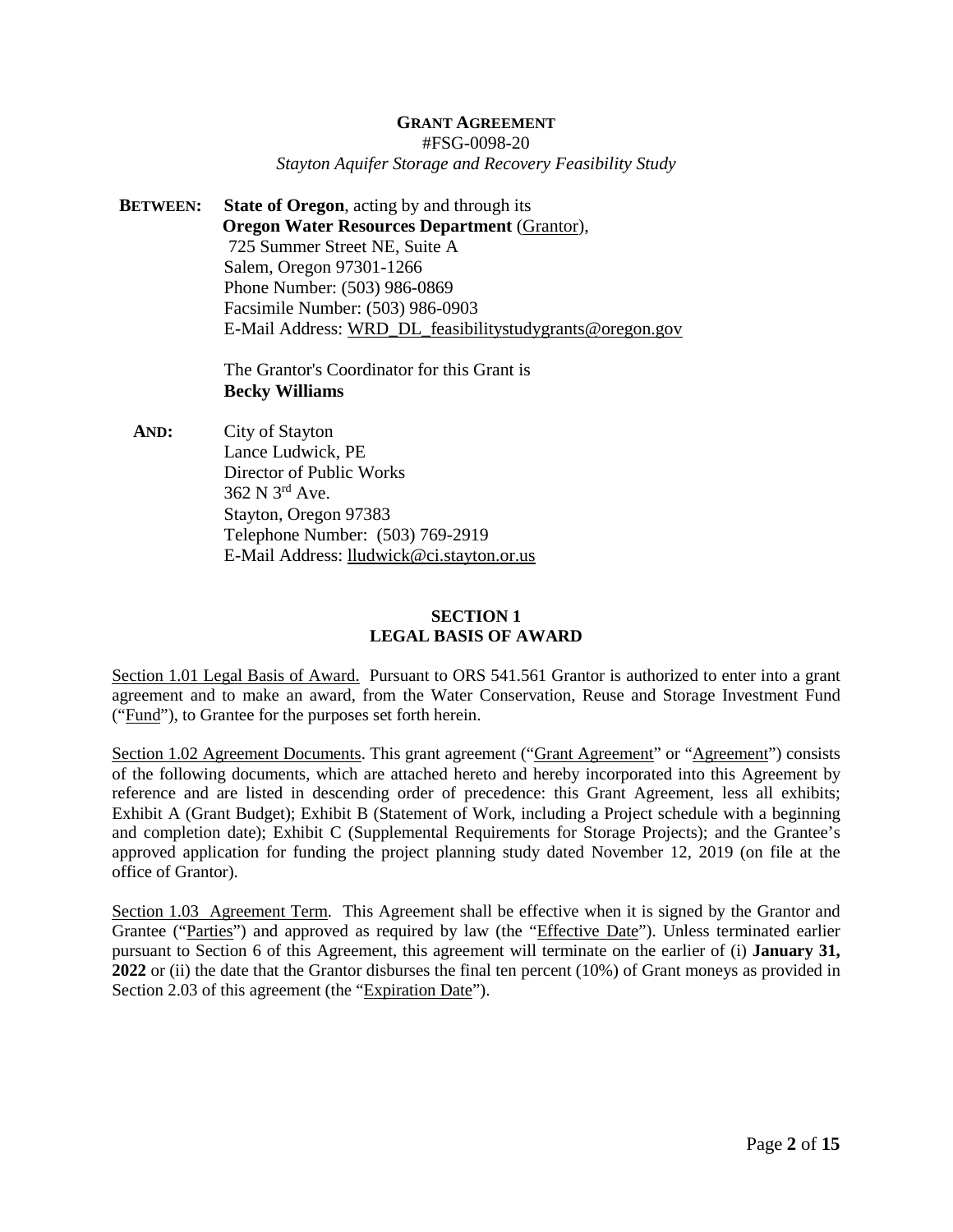#### **SECTION 2 GRANT AWARD**

Section 2.01 Notice of Grant Award. In accordance with the terms and conditions of this Agreement, Grantor shall provide Grantee with a maximum of **\$154,000** (the "Grant") from the Water Conservation, Reuse and Storage Grant Program ("Program") to financially support development of feasibility or planning studies or activities designated within the Statement of Work set forth in Exhibit B (the "Project"). Grantee shall provide a dollar for dollar match of 100% of the Grant by the earlier of the last disbursement request or the Expiration Date. Grantee agrees and acknowledges that Grantor may need to change the amount of the Grant based upon fluctuations in revenue, assessments to the Water Conservation, Reuse and Storage Grant Program or other factors. Changes to the Grant amount may be implemented by Grantor upon notice from Grantor to Grantee of such change or may, at the request of Grantor, be implemented through amendment(s) to this Grant Agreement. The Grant Budget is set forth in Exhibit A.

Section 2.02 Grant Availability. Grantee shall not submit, and Grantor shall not pay, any reimbursement request for expenditures that occur before the Effective Date or after the Expiration Date.

Section 2.03 Disbursement of Grant Moneys. Subject to Sections 2.04 and 2.05, Grantor shall disburse the Grant moneys to Grantee upon submission of a request for release of funds. The request for release of funds form must be completed and signed by the Grantee prior to approval and payout of any funds by Grantor. Completion of all tasks identified within the Statement of Work and submittal of the Final Report must occur by the Grant Expiration Date. The final 10% of Grant moneys will be released for payment upon approval of the Final Report. The Grantor may disburse Grant money after the Expiration Date for reimbursement requests submitted within the Grant period. Grantee may submit a Request for Release for Funds no more often than monthly.

Section 2.04 Conditions Precedent to this Agreement or any Amendment to this Agreement. Grantor's obligations under this Agreement or under any amendment to this Agreement are subject to compliance by Grantee with all its reporting obligations under any earlier or existing grant agreements with the Grantor. Grantee shall hold and maintain registration as a legal entity with the Oregon Secretary of State prior to, and throughout, the duration of the Grant.

Section 2.05 Conditions Precedent to Each Disbursement. Grantor's obligation to disburse Grant moneys to Grantee pursuant to Section 2.03 is subject to satisfaction, with respect to each disbursement, of each of the following conditions precedent:

a. Sufficient moneys to make the disbursement are available in the Water Conservation, Reuse and Storage Investment Fund;

b. Grantor has received sufficient funding, appropriations limitations, allotments, or other expenditure authorizations to allow Grantor, in the reasonable exercise of its administrative discretion, to make the disbursement;

c. Grantee's representations and warranties set forth in Section 4 are true and correct on the date of disbursement with the same effect as though made on the date of disbursement;

d. Grantee is in compliance with all reporting requirements of all active or prior Water Conservation, Reuse and Storage Grant Program grants;

e. Grantee has obtained all permits and licenses from local, state or federal agencies or governing bodies necessary to perform its obligations under this Agreement and has provided Grantor with a copy thereof;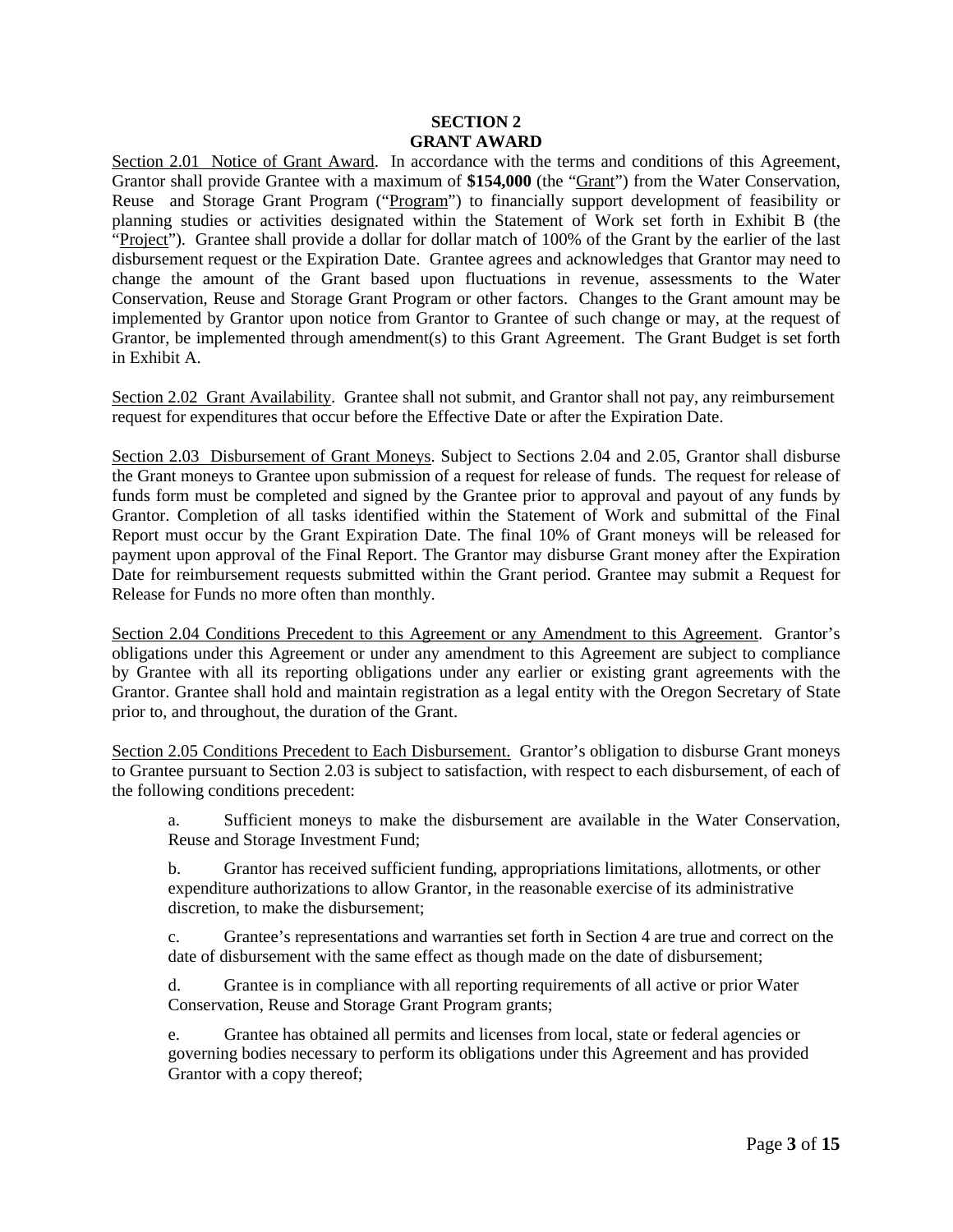f. Grantee has submitted to the Grantor, documentation that non-Grantor match of at least 50% of the total Project cost has been secured;

g. No default as described in Section 6.03 has occurred; and

h. Grantee has provided to Grantor a request for reimbursement that is in a format acceptable to and approved by Grantor and that is accompanied by all necessary supporting documentation.

## **SECTION 3 USES OF GRANT**

Section 3.01 Eligible Uses of Grant. Grantee's use of the Grant moneys is limited to those expenditures necessary to successfully execute the Project tasks described in Exhibit B and that are (i) in accordance with the allowable costs and budget procedures guidance document provided by the Grantor and (ii) capital expenditures for federal income tax purposes within the meaning of 26 C.F.R. § 1.150-1(b). Equipment purchases of a durable nature may not be financed with Grant moneys unless expressly authorized by Grantor in writing apart from and in addition to the approved Request for Release of Funds.

Section 3.02 Ineligible Uses of Grant. Notwithstanding Section 3.01, Grantee shall not use the Grant moneys to pay principal or interest on any debt; reimburse any person or entity for expenditures made or expenses incurred prior to the Effective Date; make loans or grants to third parties; or pay internal costs charged to the Project by Grantee or payments made to Related Parties. A Related Party for this purpose includes members of the same controlled group within the meaning of 26 C.F.R. § 1.150-1(e). No more than 10% of the Grant may be used to pay for the administrative costs of Grantee. The aggregate of all disbursements of the Grant shall not exceed the maximum Grant amount set forth in Section 2.01.

Section 3.03 Mis-expended and Unexpended Grant Moneys. Any Grant moneys disbursed to Grantee that are not expended by Grantee in accordance with this Agreement ("Mis-expended Moneys") or are not expended by the earlier of the Expiration Date or the date this Agreement is terminated pursuant to Section 6 of this Agreement ("Unexpended Moneys") shall be returned to Grantor. Grantee shall return all Mis-expended or Unexpended Moneys to Grantor within fifteen (15) days after the earlier of the Expiration Date, the date this Agreement is terminated or Grantor's demand.

#### **SECTION 4 GRANTEE'S REPRESENTATIONS AND WARRANTIES**

Grantee represents and warrants to Grantor as follows:

Section 4.01 Existence and Power. Grantee has full power and authority to transact the business in which it is engaged and the legal right to execute and deliver this Agreement, and incur and perform its obligations hereunder.

Section 4.02 Authority, No Contravention. The making and performance by Grantee of this Agreement (a) have been duly authorized by all necessary action of Grantee, (b) do not and will not violate any provision of any applicable law, rule, or regulation or order of any court, regulatory commission, board or other administrative body or any provision of Grantee's organization documents and (c) do not and will not result in the breach of, or constitute a default or require any consent under, any other agreement or instrument to which Grantee is a party or by which Grantee or any of its properties are bound or affected.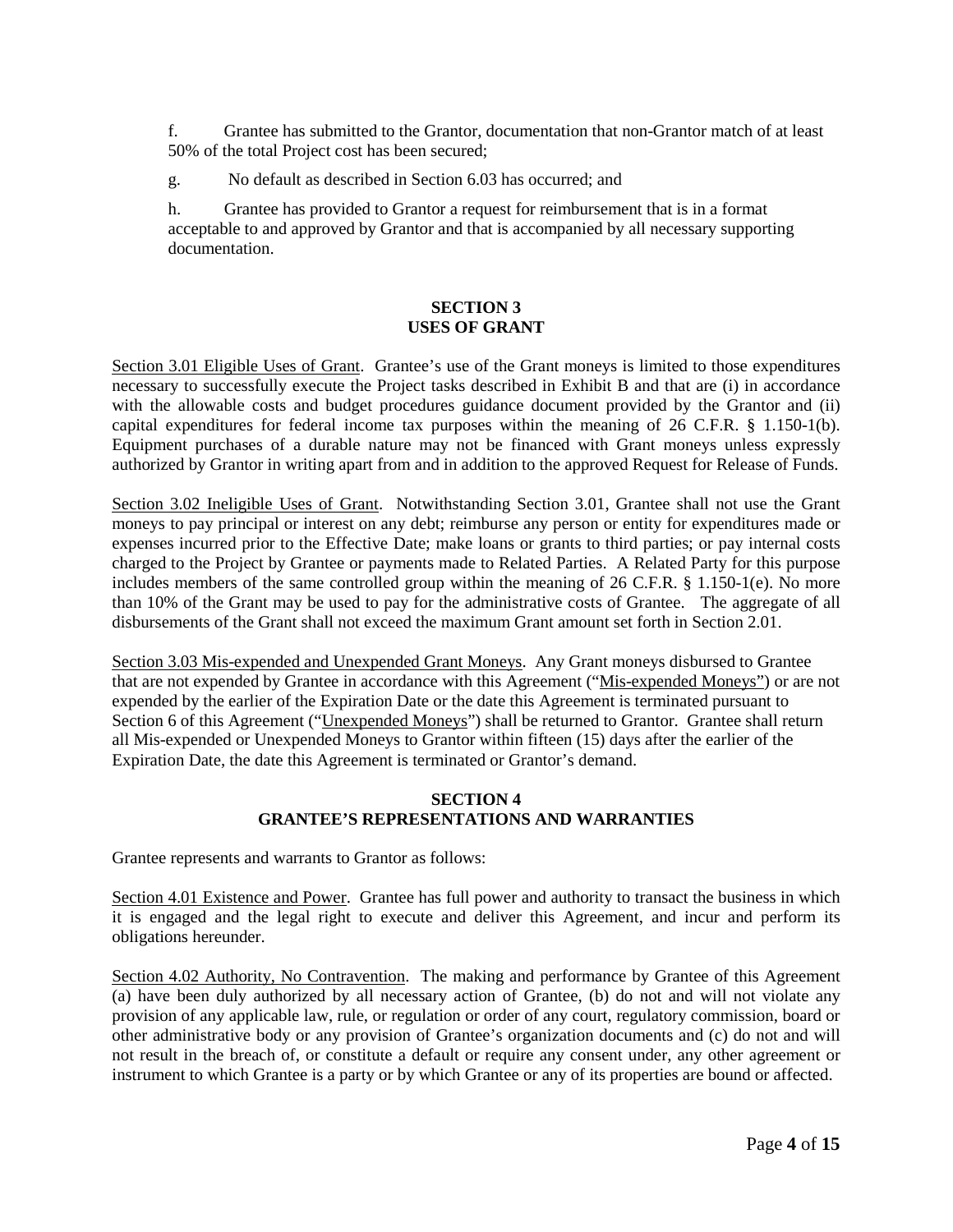Section 4.03 Binding Obligation. This Agreement has been duly authorized, executed and delivered on behalf of Grantee and constitutes the legal, valid, and binding obligation of Grantee, enforceable in accordance with its terms.

Section 4.04 Approvals. No authorization, consent, license, or approval of, filing or registration with, or notification to, any governmental body or regulatory or supervisory authority is required for the execution, delivery or performance by Grantee of this Agreement.

#### **SECTION 5 GRANTEE'S AGREEMENTS**

Section 5.01 Final Report. Grantee shall complete the Project and deliver its Final Report to Grantor by the Expiration Date; provided however, that if the total amount of the Grant is not available solely because one or more of the conditions set forth in Sections 2.05 (a) and (b) are not satisfied, Grantee will not be required to complete the Project.

Section 5.02 Quarterly Reports. No later than 30 days after the end of each calendar quarter, Grantee shall provide the Grantor with a quarterly report. The report must utilize the form provided by the Grantor which will include information regarding the expenditure of Program and non-Program funds, compliance with the terms of this Agreement, progress toward completion of the Project, and a narrative on the activities completed as part of the Project.

Section 5.03 Reporting. Grantee may be required to provide; a) additional reports on the Project as deemed appropriate by Grantor, b) a commitment to supply future reports on the Project, and c) a commitment to provide a report of any future action taken as a result of the Project.

Section 5.04 Accounting for expenses. Grantee shall account for funds distributed by the Grantor using forms provided by the Grantor.

Section 5.05 Release of Reports. All reports that the Grantor determines to be final and complete will be made available to the public.

Section 5.06 Records and Inspection. Grantee shall keep proper books of account and records on all activities associated with the Grant including, but not limited to, books of account and records on expenditure of the Grant moneys and on the activities financed with the Grant moneys. Grantee will maintain these books of account and records in accordance with generally accepted accounting principles and shall retain the books of account and records until (i) six years after the Expiration Date or (ii) the date that all disputes, if any, arising under this Agreement have been resolved, whichever is later. Grantee will permit Grantor, the Secretary of State of the State of Oregon, or their duly authorized representatives to inspect its properties, all work done, labor performed and materials furnished in connection with the activities financed with Grant moneys, and to review and make excerpts, transcripts and copies of its books of account and records with respect to the receipt and disbursement of funds received from Grantor. Access to these books of account and records is not limited to the required retention period. The authorized representatives shall have access to these books of account and records at any reasonable time for as long as the records are maintained.

Section 5.07 Certification of Compliance with Laws. Grantee hereby certifies that it has complied, and agrees that it shall comply, with all applicable federal, state, and local laws, regulations, executive orders and ordinances related to expenditure of the Grant moneys and the activities financed with the Grant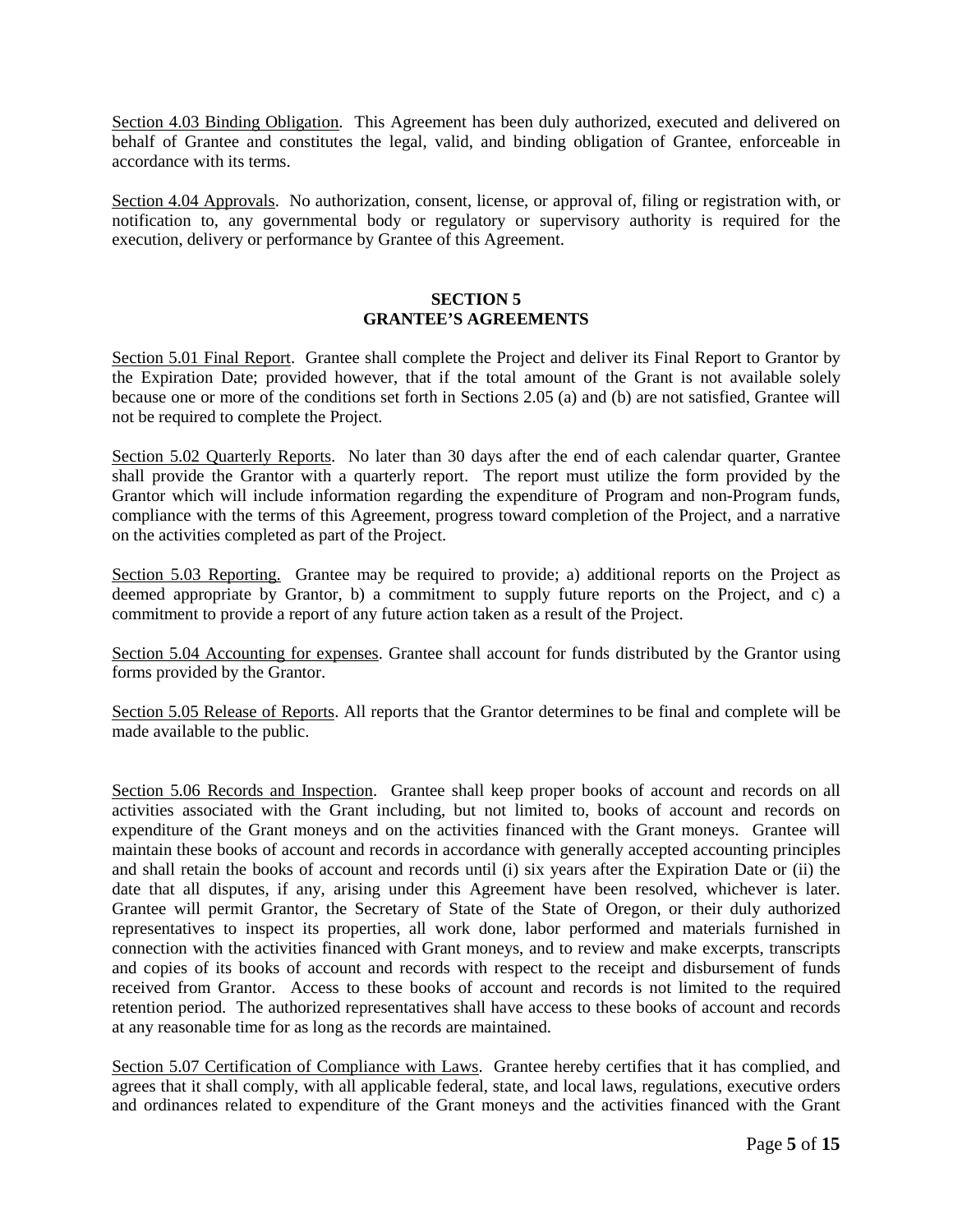moneys. Without limiting the generality of the foregoing, Grantee expressly agrees to comply with (a) Title VI of the Civil Rights Act of 1964, (b) Section V of the Rehabilitation Act of 1973, (c) the Americans with Disabilities Act of 1990 and ORS 659A.142, (d) all regulations and administrative rules established pursuant to the foregoing laws, and (e) all other application requirements of federal and state civil rights and rehabilitation statutes, rules and regulations.

## Section 5.08 Work Product.

(a) The Grantor and Grantee each acknowledge that performance of this Agreement may result in the discovery, creation or development of inventions, combinations, machines, methods, formulae, techniques, processes, improvements, software designs, computer programs, strategies, specific computer-related know-how, data and original works of authorship (collectively, the "Work Product"). Grantee agrees that it will promptly and fully disclose to the Grantor any and all Work Product generated, conceived, reduced to practice or learned by Grantee or any of its employees, either solely or jointly with others, during the term of this Agreement, which in any way relates to the business of the Grantor. Grantee further agrees that neither Grantee or Grantee's employees, nor any party claiming through Grantee or Grantee's employees, will, other than in the performance of this Agreement, make use of or disclose to others any proprietary information relating to the Work Product. All work performed hereunder related to the Project will include delivery of all source and object code and all executables and documentation. Grantee agrees that the Grantor shall have a copy of the most recent source code at all times.

(b) As part of the Work Product, the Grantee shall produce a Final Report documenting the findings of the feasibility study. The Final Report shall describe the findings of each of the project planning study elements (also known as key tasks) as identified in the attached Statement of Work.

(c) Grantee agrees that, whether or not the Project work is considered works made for hire or an employment to invent, all Work Product discovered, created or developed under this Agreement shall be and remain the sole property of the Grantor and its assigns. Except as specifically set forth in writing and signed by both the Grantor and Grantee, Grantee agrees that the Grantor shall have all copyright and patent rights with respect to any Work Product discovered, created or developed under this Agreement without regard to the origin of the Work Product.

(d) If and to the extent that Grantee may, under applicable law, be entitled to claim any ownership interest in the Work Product, Grantee hereby transfers, grants, conveys, assigns and relinquishes exclusively to the Grantor any and all right, title and interest it now has or may hereafter acquire in and to the Work Product under patent, copyright, trade secret and trademark law in perpetuity or for the longest period otherwise permitted by law. If any moral rights are created, Grantee waives such rights in the Work Product. Grantee further agrees as to the Work Product to assist the Grantor in every reasonable way to obtain and, from time to time, enforce patents, copyrights, trade secrets and other rights and protection relating to said Work Product, and to that end, Grantee and its employees will execute all documents for use in applying for and obtaining such patents, copyrights, trade secrets and other rights and protection with respect to such Work Product, as the Grantor may desire, together with any assignments thereof to the Grantor or persons designated by it. Grantee's and its employees' obligations to assist the Grantor in obtaining and enforcing patents, copyrights, trade secrets and other rights and protection relating to the Work Product shall continue beyond the termination of this Agreement.

(e) If and to the extent that any preexisting rights are embodied or reflected in the Work Product, Grantee hereby grants to the Grantor the irrevocable, perpetual, non-exclusive, worldwide, royalty-free right and license to (a) use, execute, reproduce, display, perform, distribute copies of and prepare derivative works based upon such preexisting rights and any derivative works thereof and (b) authorize others to do any or all of the foregoing.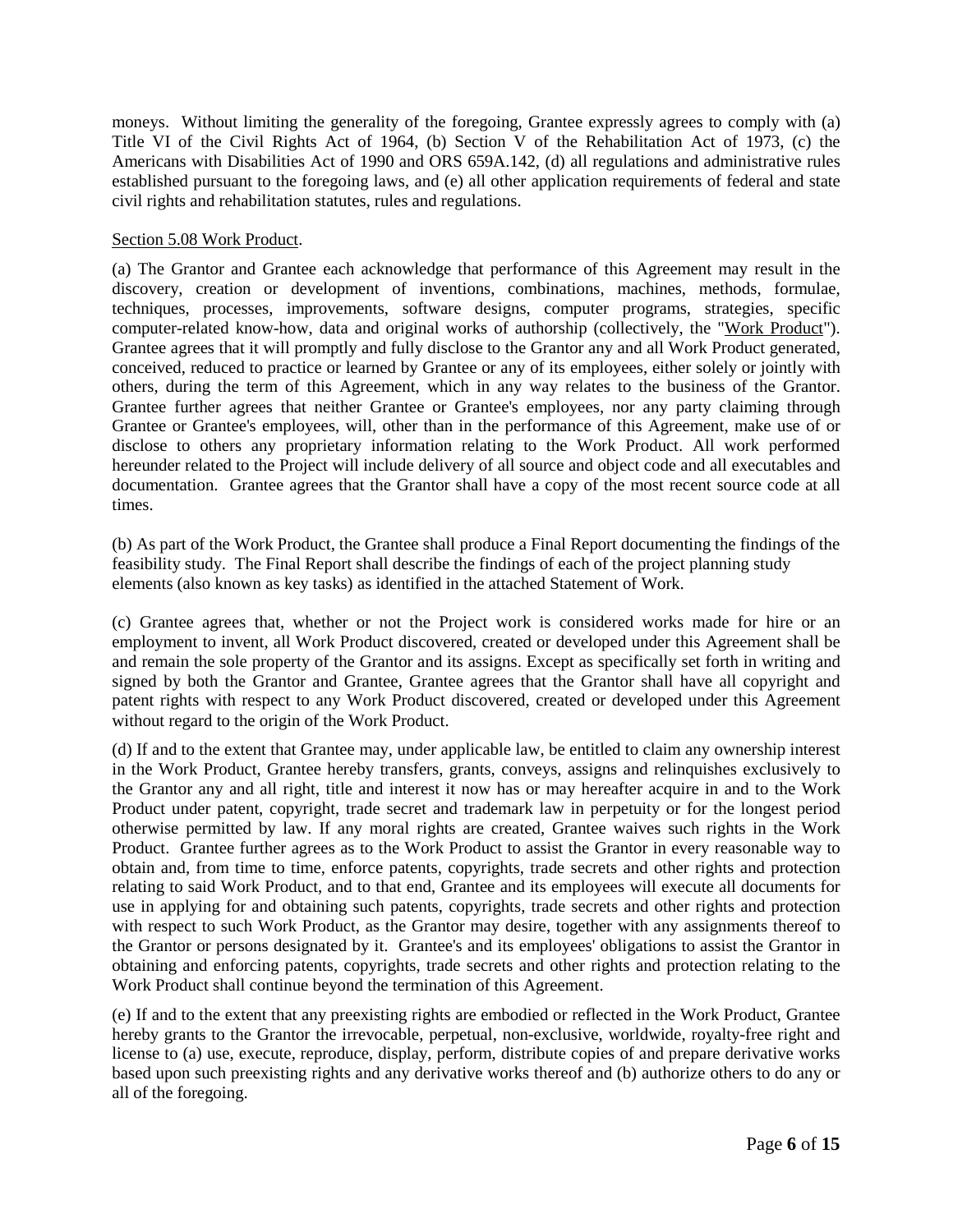#### **SECTION 6 TERMINATION AND DEFAULT**

Section 6.01 Mutual Termination. This Agreement may be terminated by mutual consent of both parties.

Section 6.02 Termination by Grantor. Grantor may terminate this Agreement, for any reason, upon 30 days advance written notice to Grantee. In addition, Grantor may terminate this Agreement effective immediately upon written notice to Grantee, or effective on such later date as may be established by Grantor in such notice, under any of the following circumstances:

(a) Grantor fails to receive sufficient appropriations or other expenditure authorization to allow Grantor, in the reasonable exercise of its administrative discretion, to continue making payments under this Agreement; or,

(b) There are not sufficient funds in the Water Conservation, Reuse, and Storage Investment Fund to permit Grantor to continue making payments under this Agreement; or,

(c) There is a change in federal or state laws, rules, regulations or guidelines so that the Project funded by this Agreement is no longer eligible for funding; or,

(d) In accordance with Section 6.04.

Section 6.03 Default. Grantee shall be in default under this Agreement upon the occurrence of any of the following events:

(a) Grantee fails to perform, observe or discharge any of its covenants, agreements or obligations contained herein or in any exhibit attached hereto; or

(b) Any representation, warranty or statement made by Grantee herein or in any documents or reports relied upon by Grantor to measure progress on the activities funded by the Grant, the expenditure of Grant moneys or the performance by Grantee is untrue in any material respect when made; or

(c) Grantee (i) applies for or consents to the appointment of, or the taking of possession by, a receiver, custodian, trustee, or liquidator of itself or of all of its property, (ii) admits in writing its inability, or is generally unable, to pay its debts as they become due, (iii) makes a general assignment for the benefit of its creditors, (iv) commences a voluntary case under the federal Bankruptcy Code (as now or hereafter in effect), (v) files a petition seeking to take advantage of any other law relating to bankruptcy, insolvency, reorganization, winding-up, or composition or adjustment of debts, (vi) fails to controvert in a timely and appropriate manner, or acquiesces in writing to, any petition filed against it in an involuntary case under the federal Bankruptcy Code (as now or hereafter in effect), or (vii) takes any action for the purpose of effecting any of the foregoing; or

(d) A proceeding or case is commenced, without the application or consent of Grantee, in any court of competent jurisdiction, seeking (i) the liquidation, dissolution or winding-up, or the composition or readjustment of debts, of Grantee, (ii) the appointment of a trustee, receiver, custodian, liquidator, or the like of Grantee or of all or any substantial part of its assets, or (iii) similar relief in respect to Grantee under any law relating to bankruptcy, insolvency, reorganization, winding-up, or composition or adjustment of debts, and such proceeding or case continues undismissed, or an order, judgment, or decree approving or ordering any of the foregoing is entered and continues unstayed and in effect for a period of sixty (60) consecutive days, or an order for relief against Grantee is entered in an involuntary case under the federal Bankruptcy Code (as now or hereafter in effect).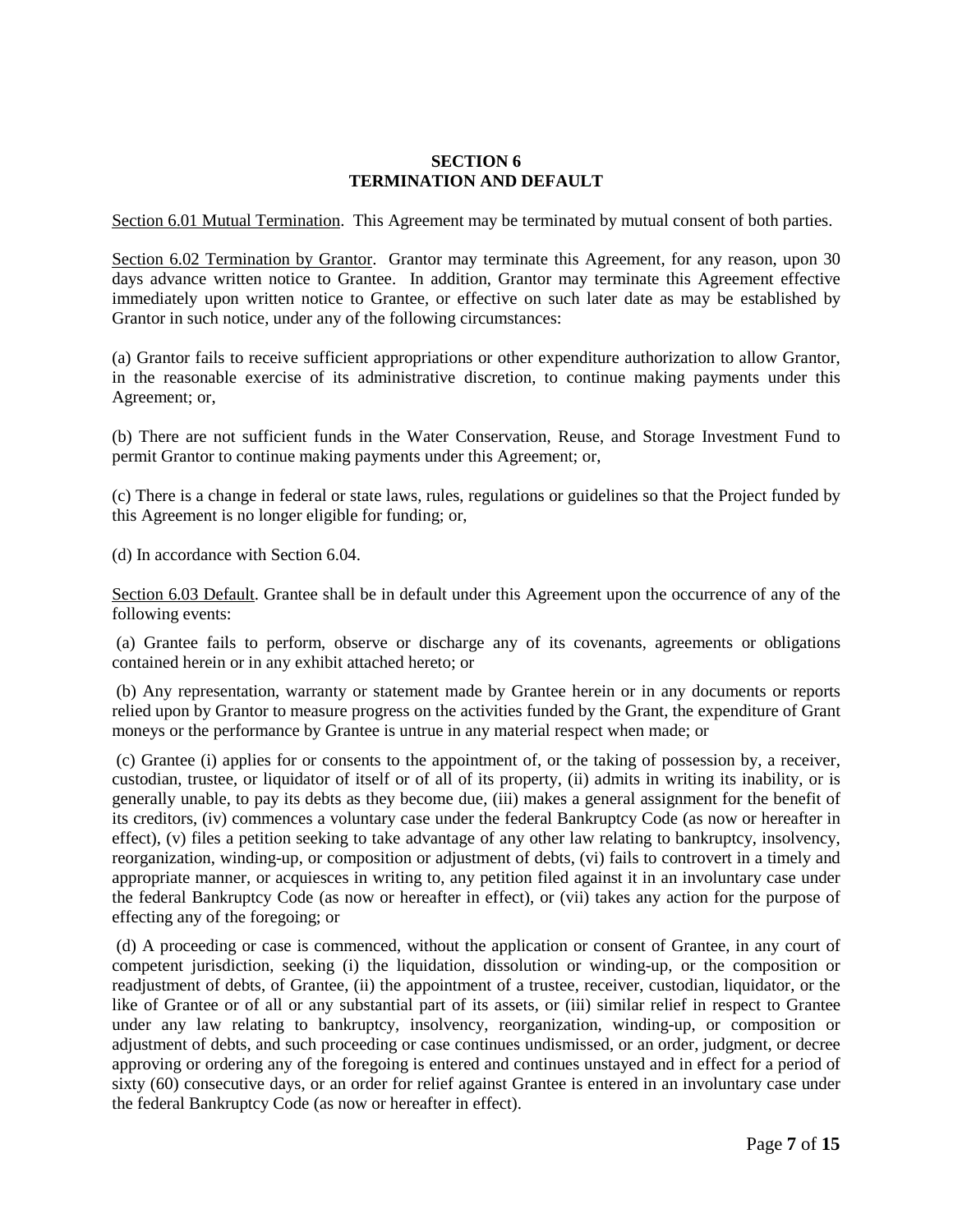Section 6.04 Remedies Upon Default. If Grantee's default is not cured within fifteen (15) days of written notice thereof to Grantee from Grantor or such longer period as Grantor may authorize in its sole discretion, Grantor may pursue any remedies available under this Agreement, at law or in equity. Such remedies include, but are not limited to, termination of this Agreement, return of all or a portion of the Grant moneys, payment of interest earned on the Grant moneys, reallocation of funds allocated to the Project but not used, and declaration of ineligibility for the receipt of future Water Conservation, Reuse and Storage Investment Fund awards

#### **SECTION 7 MISCELLANEOUS**

Section 7.01 No Implied Waiver, Cumulative Remedies. The failure of Grantor to exercise, and any delay in exercising, any right, power, or privilege under this Agreement shall not operate as a waiver thereof, nor shall any single or partial exercise of any right, power, or privilege under this Agreement preclude any other or further exercise thereof or the exercise of any other such right, power, or privilege. The remedies provided herein are cumulative and not exclusive of any remedies provided by law.

#### Section 7.02 Choice of Law; Designation of Forum; Federal Forum.

(a) The laws of the State of Oregon (without giving effect to its conflicts of law principles) govern all matters arising out of or relating to this Agreement, including, without limitation, its validity, interpretation, construction, performance, and enforcement.

(b) Any party bringing a legal action or proceeding against any other party arising out of or relating to this Agreement shall bring the legal action or proceeding in the Circuit Court of the State of Oregon for Marion County (unless Oregon law requires that it be brought and conducted in another county). Each party hereby consents to the exclusive jurisdiction of such court, waives any objection to venue, and waives any claim that such forum is an inconvenient forum.

(c) Notwithstanding Section 7.02(b), if a claim must be brought in a federal forum, then it must be brought and adjudicated solely and exclusively within the United States District Court for the District of Oregon. This Section applies to a claim brought against the State of Oregon only to the extent Congress has appropriately abrogated the State of Oregon's sovereign immunity and is not consent by the State of Oregon to be sued in federal court.This Section is also not a waiver by the State of Oregon of any form of defense or immunity, including but not limited to sovereign immunity and immunity based on the Eleventh Amendment to the Constitution of the United States.

Section 7.03 Notices. Except as otherwise expressly provided in this Agreement, any notices or demands required or permitted to be given hereunder shall be given in writing by personal delivery, facsimile, or mailing the same, postage prepaid to Grantee or Grantor at the address or number set forth on page 1 of this Agreement, or to such other addresses or numbers as either party may hereafter indicate pursuant to this Section. Any such notice or demand so addressed and mailed shall be deemed to be given five (5) days after mailing. Any notice or demand delivered by facsimile shall be deemed to be given when receipt of the transmission is generated by the transmitting machine. Any notice or demand by personal delivery shall be deemed to be given when actually delivered.

Section 7.04 Amendments. This Agreement may not be altered, modified, supplemented, or amended in any manner except by written instrument signed by both parties. No term of this Agreement may be waived unless such waiver is consented to in writing by the party against whom such waiver is sought to be enforced.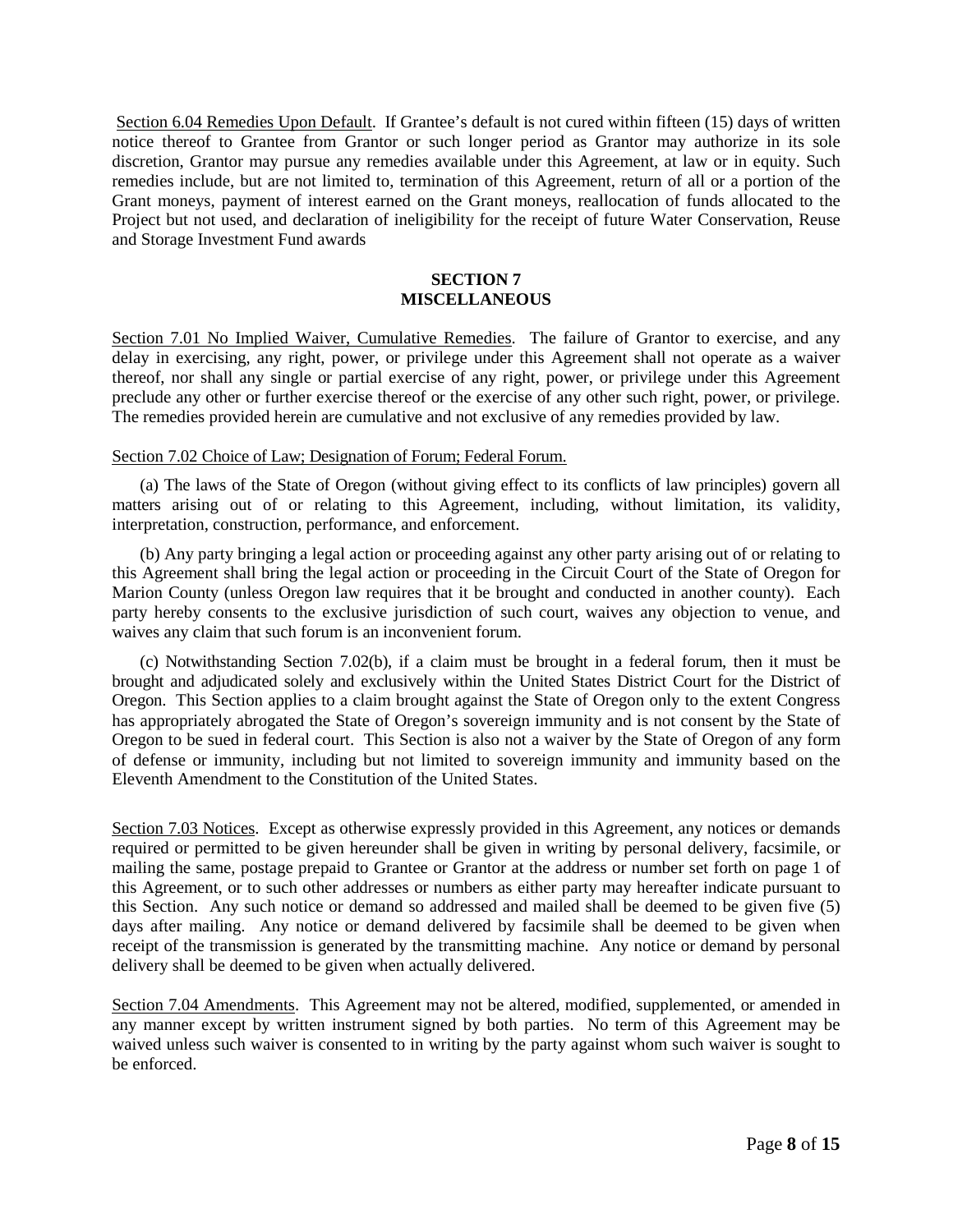Section 7.05 Successors and Assigns. This Agreement shall be binding upon and inure to the benefit of Grantor, Grantee, and their respective successors and assigns, except that Grantee may not assign or transfer its rights or obligations hereunder or any interest herein without the prior consent in writing of Grantor.

Section 7.06 Entire Agreement. This Agreement constitutes the entire agreement between the parties on the subject matter hereof. There are no understandings, agreements, or representations, oral or written, not specified herein regarding this Agreement.

Section 7.07 Indemnity. Grantee shall defend, save, hold harmless, and indemnify the State of Oregon and Grantor and their officers, employees and agents from and against all claims, suits, actions, losses, damages, liabilities, costs and expenses of any nature resulting from or arising out of, or relating to the activities of Grantee or its officers, employees, or agents under this Agreement.

Section 7.08 Time is of the Essence. Grantee agrees that time is of the essence under this Agreement.

Section 7.09 Survival. All provisions of this Agreement set forth in the following sections and all provisions of this Agreement that by their terms are intended to survive shall survive termination of this Agreement: Section 3.03, Mis-expended and Unexpended Grant Moneys; Section 5.06, Records and Inspection; Section 5.08, Work Product; and Section 7, MISCELLANEOUS.

Section 7.10 Counterparts. This Agreement may be executed in several counterparts, all of which when taken together shall constitute one agreement binding on all parties, notwithstanding that all parties are not signatories to the same counterpart. Each copy of this Agreement so executed shall constitute an original.

Section 7.11 Severability. If any term or provision of this Agreement is declared by a court of competent jurisdiction to be illegal or in conflict with any law, the validity of the remaining terms and provisions shall not be affected, and the rights and obligations of the parties shall be construed and enforced as if this Agreement did not contain the particular term or provision held to be invalid.

Section 7.12 Relationship of Parties. The parties agree and acknowledge that their relationship is that of independent contracting parties, and neither party hereto shall be deemed an agent, partner, joint venture or related entity of the other by reason of this Agreement.

Section 7.13 Headings. The section headings in this Agreement are included for convenience only, they do not give full notice of the terms of any portion of this Agreement and are not relevant to the interpretation of any provision of this Agreement.

Section 7.14 No Third Party Beneficiaries. Grantor and Grantee are the only parties to this Agreement and are the only parties entitled to enforce its terms. Nothing in this Agreement gives, is intended to give, or shall be construed to give or provide any benefit or right, whether directly, indirectly or otherwise, to third persons.

Section 7.15 Duplicate Payment. Grantee shall not receive duplicate payments from another entity for expenses invoiced to the Grantor.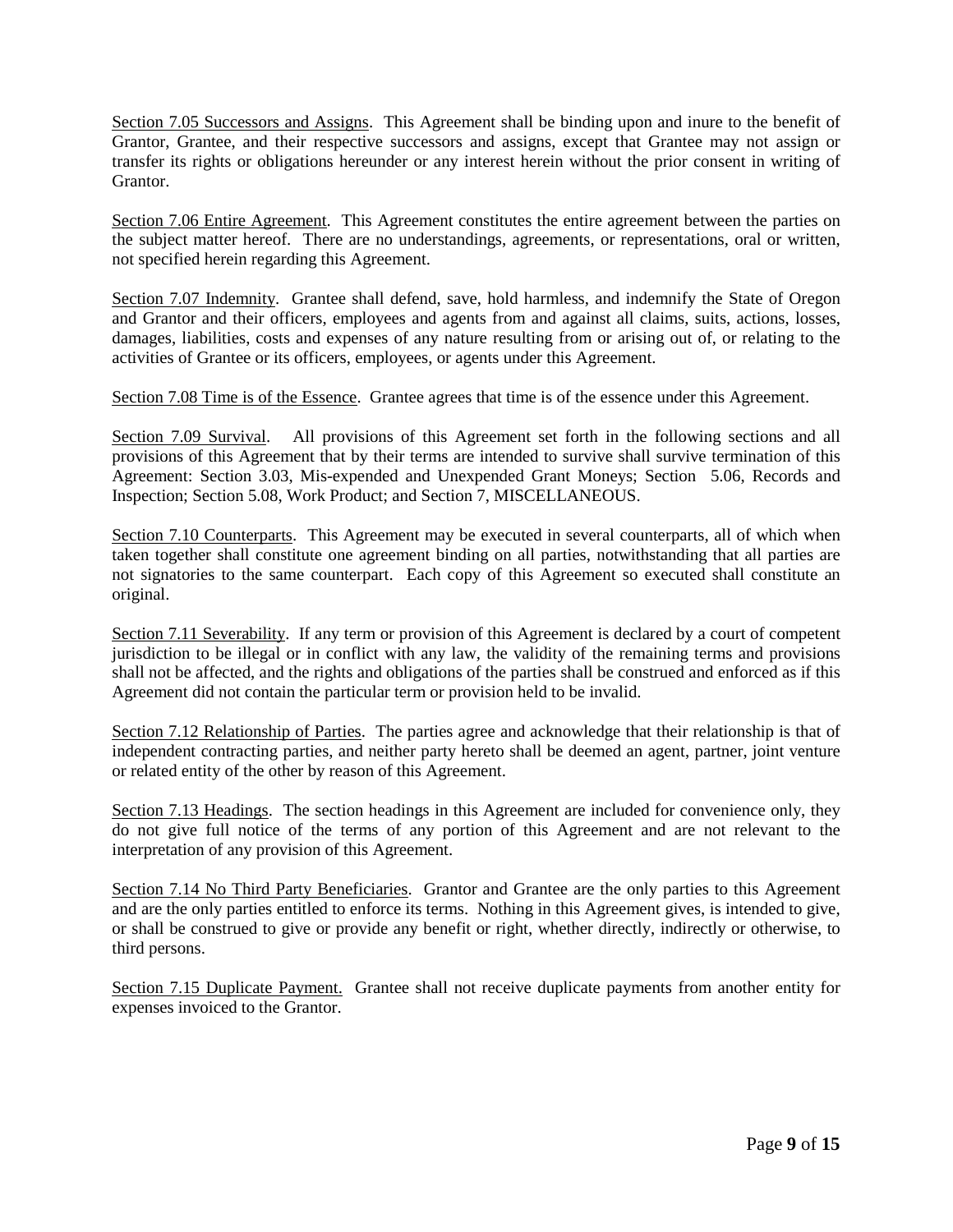Section 7.16 False Claim Act. Grantee will refer to the Grantor any credible evidence that a principal, employee, agent, contractor or other person has submitted a false claim under the False Claims Act (31 USC 3729-3733; ORS 180.750-180.785) or has committed a criminal or civil violation of laws pertaining to fraud, conflict of interest, bribery, gratuity or similar misconduct involving funds provided under this Grant Agreement.

Section 7.17 Cooperation. The Grantor and Grantee acknowledge that as the Project progresses, aspects of the Project captured in the Exhibits may need to be adjusted and refined through the amendment process, and that the ultimate success of this Project requires the cooperation of both Parties. Grantor and Grantee both agree to use good faith efforts and their best professional judgment to resolve any issues that may arise during the course of the Project.

Section 7.18 Dispute Resolution. The Grantor and Grantee shall attempt in good faith to resolve any dispute arising out of this Agreement. In addition, the Grantor and Grantee may agree to utilize a jointly selected mediator or arbitrator (for non-binding arbitration) to resolve the dispute short of litigation.

## **The signatures of the Parties follow on the next page.**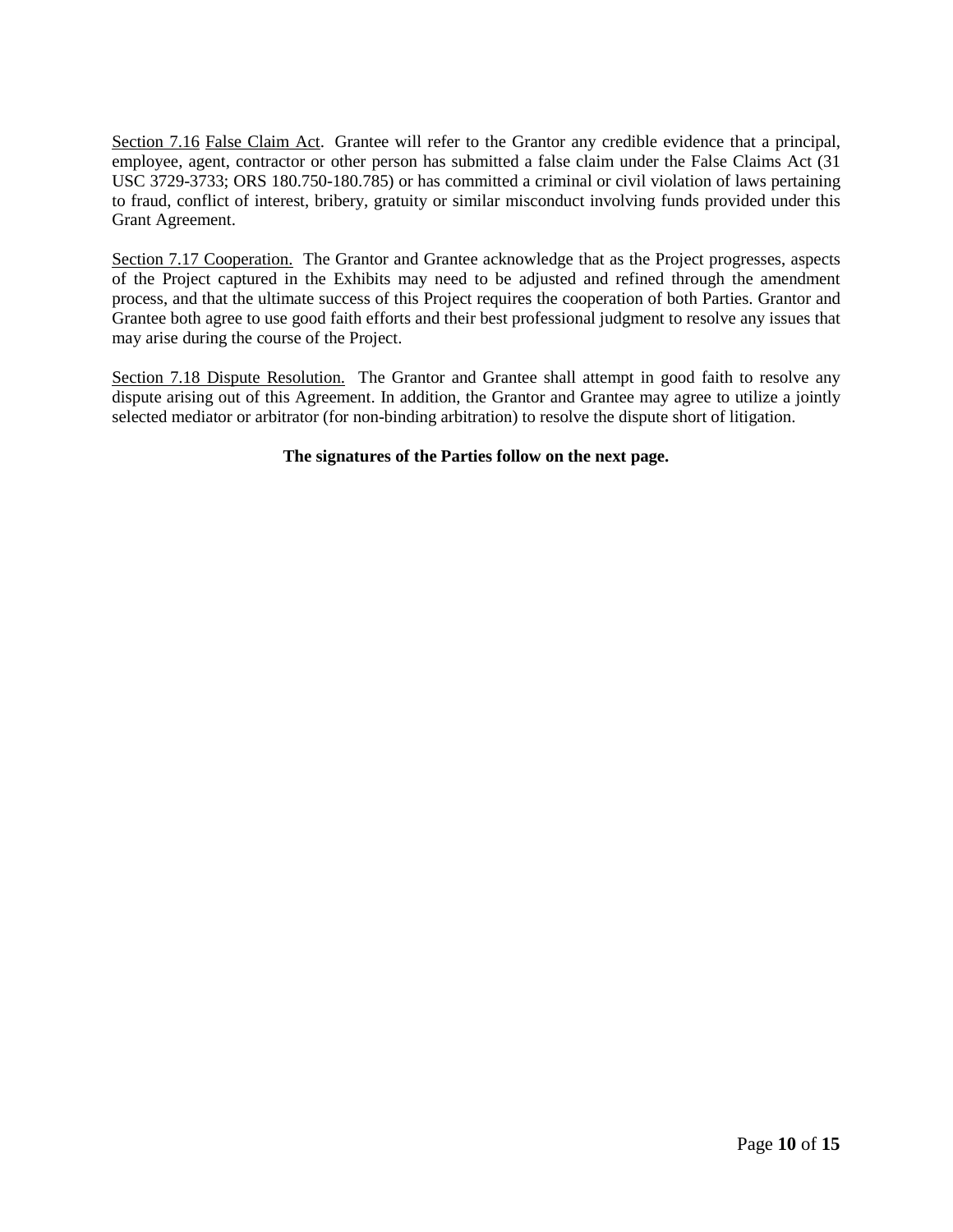**THE PARTIES,** by execution of this Agreement, hereby acknowledge that their signing representatives have read this Agreement, understand it, have full power and authority to bind their respective Party and agree to be bound by the terms and conditions of this Agreement.

#### **GRANTEE**

City of Stayton**,** by and through its Governing Body

 $\operatorname{By}$ Name: Lance Ludwick, PE Title: Director of Public Works

Date \_\_\_\_\_\_\_\_\_\_\_\_\_\_\_\_\_\_\_\_\_\_\_\_\_\_\_

By \_\_\_\_\_\_\_\_\_\_\_\_\_\_\_\_\_\_\_\_\_\_\_\_\_\_\_\_\_ Name: Title:

**GRANTOR**



**STATE OF OREGON**, by and through its Water Resources Department

 $Bv$ 

Name: Lisa Snyder Title: Administrator, Administrative Services

Date  $\Box$ 

Date  $\Box$ 

Date  $\Box$ 

#### **APPROVED AS TO LEGAL SUFFICIENCY**

(If required in local process)  $Bv$ Grantee's Legal Counsel

Date  $\Box$ 

#### **Grantee Contact:**

Lance Ludwick, PE 362 N 3rd Ave. Stayton, OR 97383 (503) 769-2919 [lludwick@ci.stayton.or.us](mailto:lludwick@ci.stayton.or.us) **APPROVED AS TO LEGAL SUFFICIENCY**

(For funding over \$150,000)  $Bv$ 

Assistant Attorney General

Name (printed)

**Grantor Contact:**

Oregon Water Resources Department Attn: Becky Williams 725 Summer St NE, Suite A Salem, OR 97301-1266 (503) 986-0869 [WRD\\_DL\\_feasibilitystudygrants@oregon.gov](mailto:WRD_DL_feasibilitystudygrants@oregon.gov)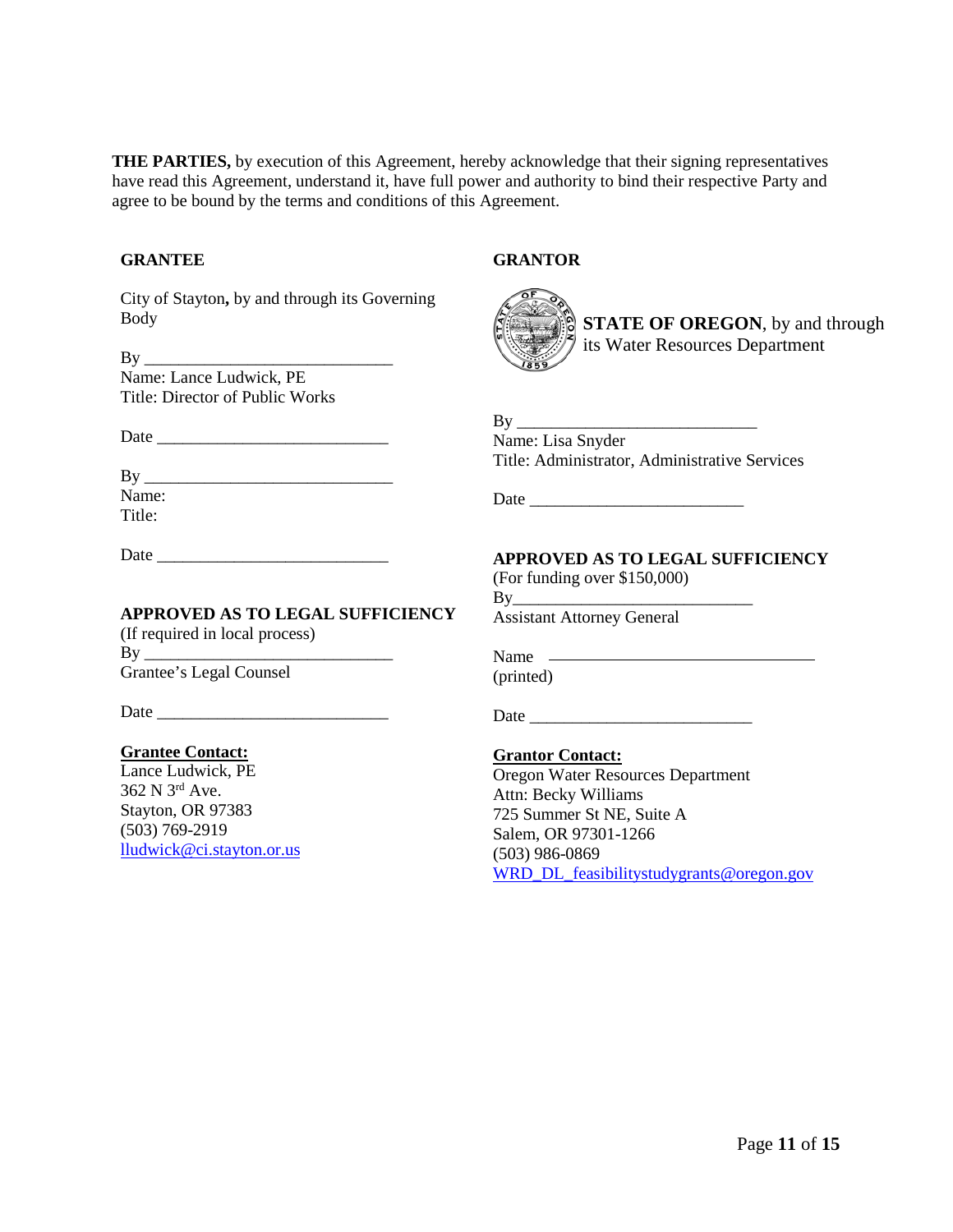# **EXHIBIT A**  The Grant Budget

The Grant Budget is as follows:

| <b>Budget Category</b>                                                                | <b>Approved Budget</b> |
|---------------------------------------------------------------------------------------|------------------------|
| Task 1 – Hydrogeologic Assessment                                                     | \$112,500              |
| Task 2 – Source Water Availability                                                    | \$7,500                |
| Task 3 – Water Quality Review                                                         | \$4,000                |
| Task 4 – Infrastructure Review                                                        | \$7,500                |
| Task 5 – Evaluation of Environmental Impacts and<br><b>Conservation Opportunities</b> | \$5,000                |
| Task 6 – Documentation and Implementation Plan                                        | \$17,500               |
| <b>Subtotal of Grant Funds</b>                                                        | \$154,000              |
| Match Funding - Expenditures from sources other than this<br>grant program            | \$154,000              |
| <b>Grand Total</b>                                                                    | \$308,000              |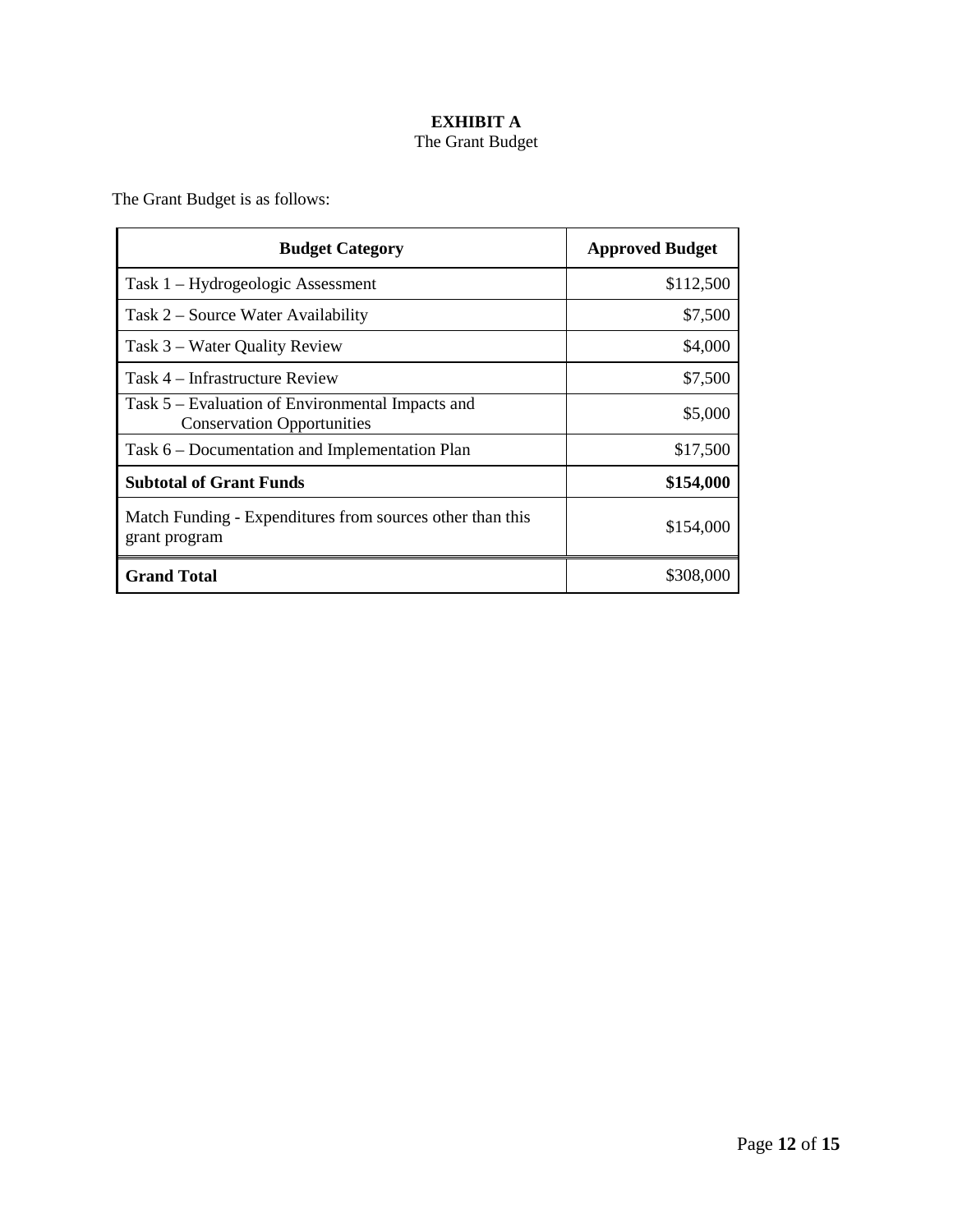#### **EXHIBIT B**

#### Statement of Work

This study shall begin on the "Effective Date" when it is signed by all parties and shall be completed by **January 31, 2022**. Grant funds shall only be used to accomplish the following tasks in relation to the *Stayton Aquifer Storage and Recovery Feasibility Study* as detailed in the grant application: The study will assess the Columbia River Basalt Group aquifer storage characteristics, provide a regulatory review, identify candidate sites, conduct hydraulic testing via an exploratory borehole, and develop preliminary system design. The study will result in a report detailing the evaluation and recommendation for the City of Stayton on whether to move forward with Aquifer Storage and Recovery (ASR).

#### Task 1– Hydrogeologic Assessment

*Task Description*: An evaluation of the storage characteristics of the Columbia River Basalt (CRB) aquifers in Stayton, including potential injection and recovery rates and storage volumes. The evaluation includes a compilation and review of available geologic and hydrogeologic information; production, water quality and water level data from wells in the vicinity of Stayton; water level data from Oregon Water Resources Department's (OWRD) observation wells' irrigation water rights and points of appropriation in the CRB vicinity of Stayton. Seek available hydrogeologic information by engaging OWRD resources. Evaluate CRB aquifer characteristics including lateral and vertical distribution of potential water-bearing zones, hydraulic characteristics, boundaries and current and historic water level trends. Identify the distribution and approximate amount of pumping from nearby municipal and agricultural wells that might affect recover rates and result in loss of stored water. A well siting evaluation will be performed to identify and prioritize properties for installing an exploratory well. Obtain a landowner access agreement to complete any work on the proposed parcel, which will be submitted to OWRD. Install and test an exploratory well that produces water from the CRB. Evaluate potential fatal flaws and estimate potential recovery and injection rates and storage volumes of an ASR system on the basis of the above work.

#### *Permit(s)/Regulatory Approval(s) Required:*

- ASR Limited License Oregon Water Resources Department
- Underground Injection Control Permit Oregon Department of Environmental Quality (DEO)

#### Task 2– Source Water Availability

*Task Description*: Conduct a review of the Stayton's water rights with regard to current authorized rate, volumes and durations available for diversion during off-peak demand seasons. Review Stayton's treatment capacities during off-peak demand seasons.

#### *Permit(s)/Regulatory Approval(s) Required:* None

#### Task 3– Water Quality Review

*Task Description*: Review available water quality data for Stayton's water treatment plant and compare to ASR water quality standards. Perform an assessment of geochemical compatibility between native groundwater and injection sources water, and recovered water quality. Summarize and share water quality data with the Oregon Health Authority and DEQ for any guidance and recommendations. This data will be used to develop an ASR Limited License application and operations plan if the project proves feasible.

*Permit(s)/Regulatory Approval(s) Required:* None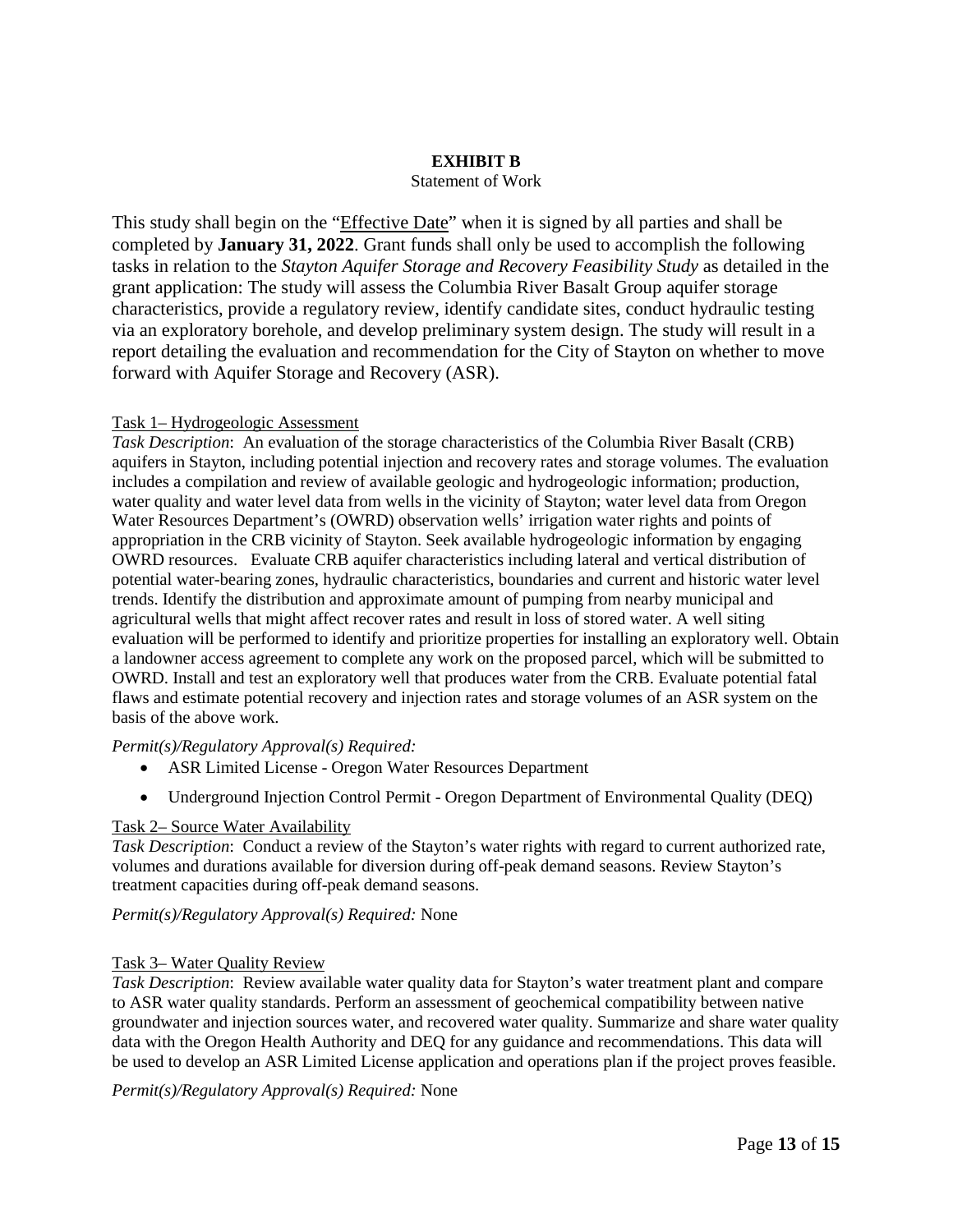## Task 4– Infrastructure Review

*Task Description*: Review current water master planning and other water system documents describing Stayton's water systems and assess necessary pipeline upgrades. Identify infrastructure needs, costs and assumptions for completing an ASR system within Stayton, or within the near vicinity.

#### *Permit(s)/Regulatory Approval(s) Required:* None

#### Task 5– Evaluation of Environmental Impacts and Conservation Opportunities

*Task Description*: Conduct the following work to address the minimum requirements described in OWRD's Storage Specific Study Requirements document dated October 2019:

- Analysis of ecological flows, including impact of the storage project on bypass, optimum peak and flushing flows.
- Analysis of environmental harm or impact of the storage project.
- Evaluate potential opportunities to conserve water, or alternative means of supplying water including a cost-benefit analysis.
- Evaluate the need and ability to augment instream flows as part of the storage project
- Analysis of the local and regional water demand and how this project fits into Stayton's existing and planned water supply projects. This will include work completed under Task 4.

## *Permit(s)/Regulatory Approval(s) Required:* None

#### Task 6– Documentation and Implementation Plan

*Task Description*: Summarize the results of the study in a draft report, include a preliminary feasibility determination, conceptual system parameters (rates and volumes), list key uncertainties, and develop a roadmap for program development and conceptual level costs of implementation.

#### *Permit(s)/Regulatory Approval(s) Required:* None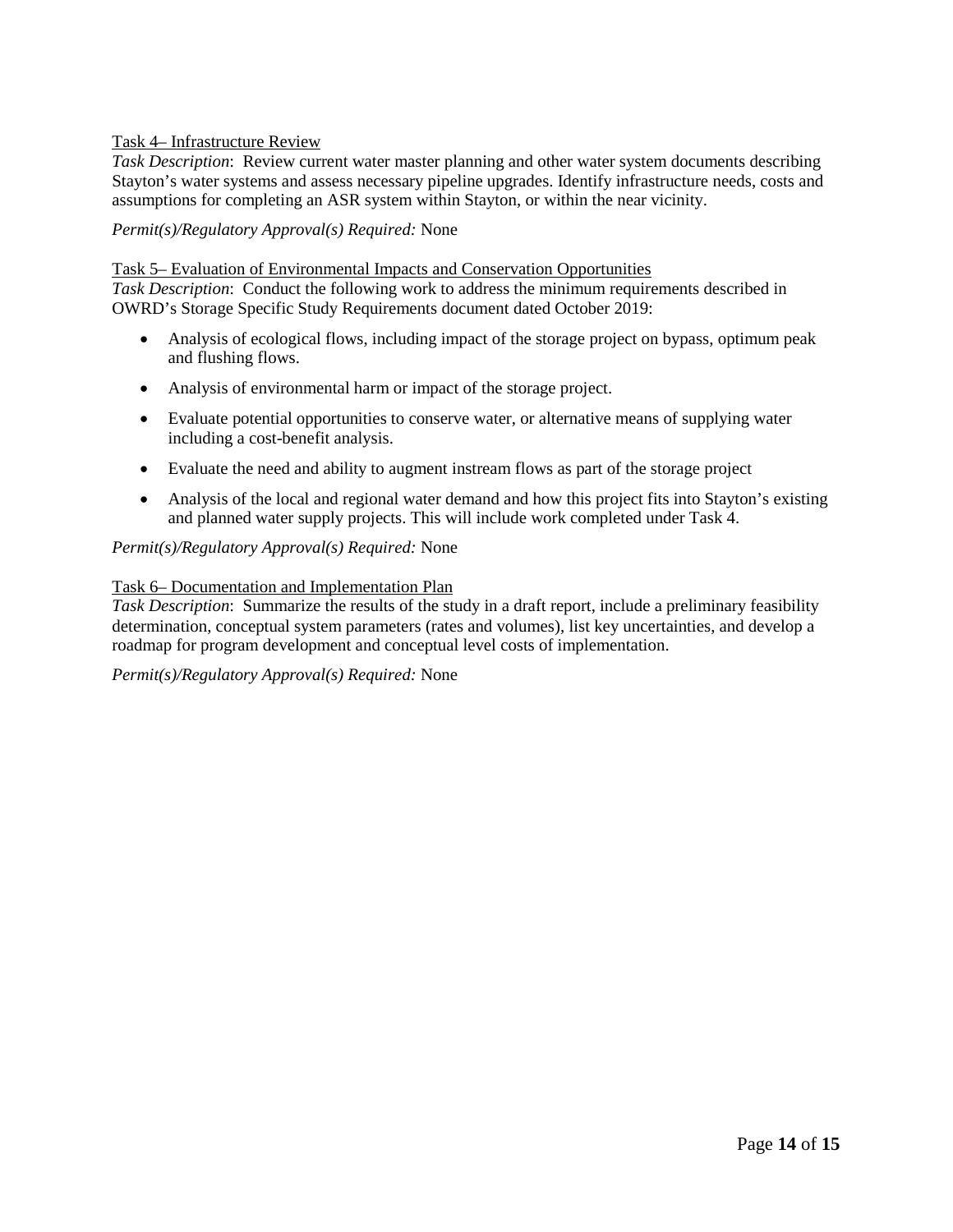## **EXHIBIT C**

#### Supplemental Requirements for Storage Projects

#### **For storage projects that meet the following criteria, an addendum is required in the final report that clearly describes the following: OAR 690-600-0050(2)**

This study concerns a proposed storage project that would impound surface water on a perennial stream, divert water from a stream that supports sensitive, threatened or endangered fish or divert more than 500 acre-feet of surface water annually. Therefore, the Project must include the following:

- (a) Analyses of by-pass, optimum peak, flushing and other ecological flows of the affected stream and the impact of the storage project on those flows;
- (b) Comparative analyses of alternative means of supplying water, including but not limited to the costs and benefits of conservation and efficiency alternatives and the extent to which long-term water supply needs may be met using those alternatives;
- (c) Analyses of environmental harm or impacts from the proposed storage project; and
- (d) Evaluation of the need for and feasibility of using stored water to augment in-stream flows to conserve, maintain and enhance aquatic life, fish life and any other ecological values.
- (e) Additionally, if the Project includes a storage project for municipal use, the Project must include an analysis of local and regional water demand and the proposed storage project's relationship to existing and planned water supply projects.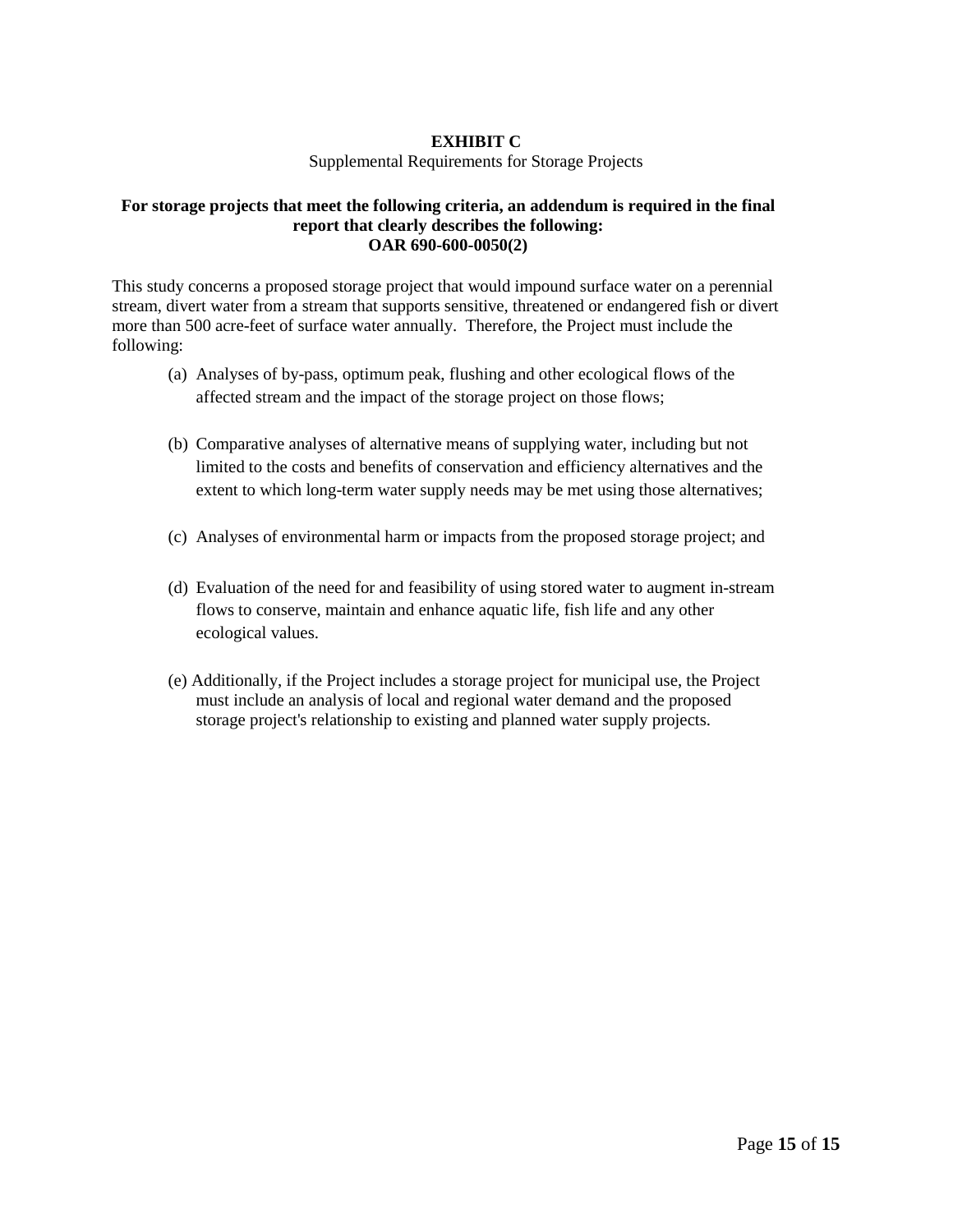

# **CITY OF STAYTON**

# M E M O R A N D U M

| TO:             | Mayor Henry A. Porter and the Stayton City Council                                            |
|-----------------|-----------------------------------------------------------------------------------------------|
| <b>FROM:</b>    | <b>Keith Campbell, City Manager</b>                                                           |
| <b>DATE:</b>    | September 21 <sup>st</sup> , 2020                                                             |
| <b>SUBJECT:</b> | <b>Policy on Naming of City Parks, and Public Facilities and the Designation of Memorials</b> |

# **ISSUE**

The City currently doesn't have formal policy for naming City Parks, Public Facilities, and for the Designation of Memorials

# **ENCLOSURE(S)**

• Resolution 1013

# **BACKGROUND INFORMATION**

It is best practice for a City to have a policy for naming of public parks, facilities, and memorials. The City of Stayton does not have a policy, which is standard practice in most communities throughout the United States.

The language as presented is a pretty common and standard form for a policy of this nature. Staff has replaced a few terms so the nomenclature fits the City of Stayton. The enclosed policy was taken from a neighboring community in Oregon.

#### **FISCAL IMPACT**

None.

# **STAFF RECOMMENDATION**

Staff recommends approval of Resolution No. 1013 as presented.

# **OPTION(S) / MOTION(S)**

- 1. Approval Resolution No. 1013, as presented.
	- Motion to approve Resolution No. 1013, as presented.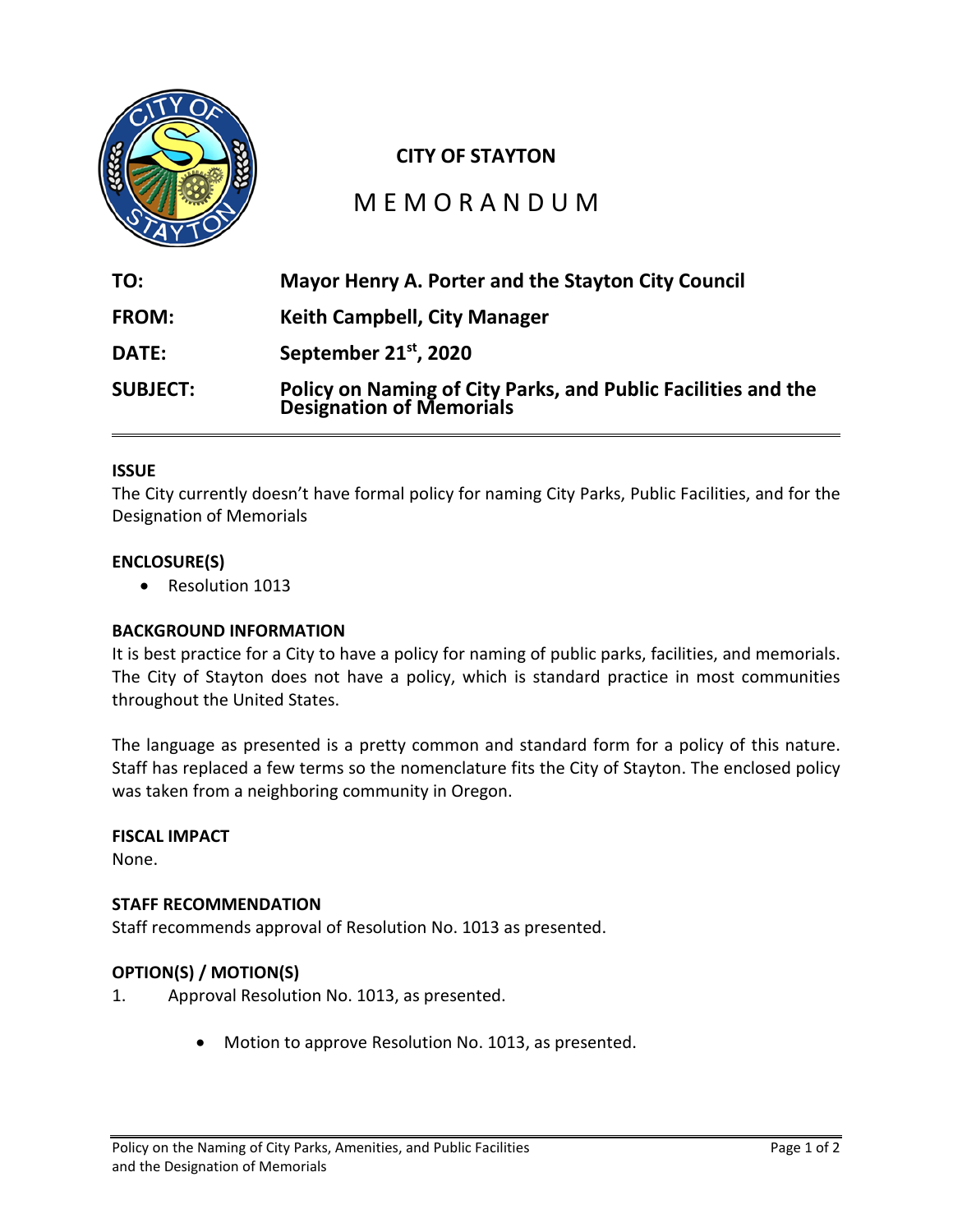- 2. Approve the proposal with amendments.
	- Motion to approve Resolution No. 1013, as amended.
- 3. Take no action.
	- No motion necessary.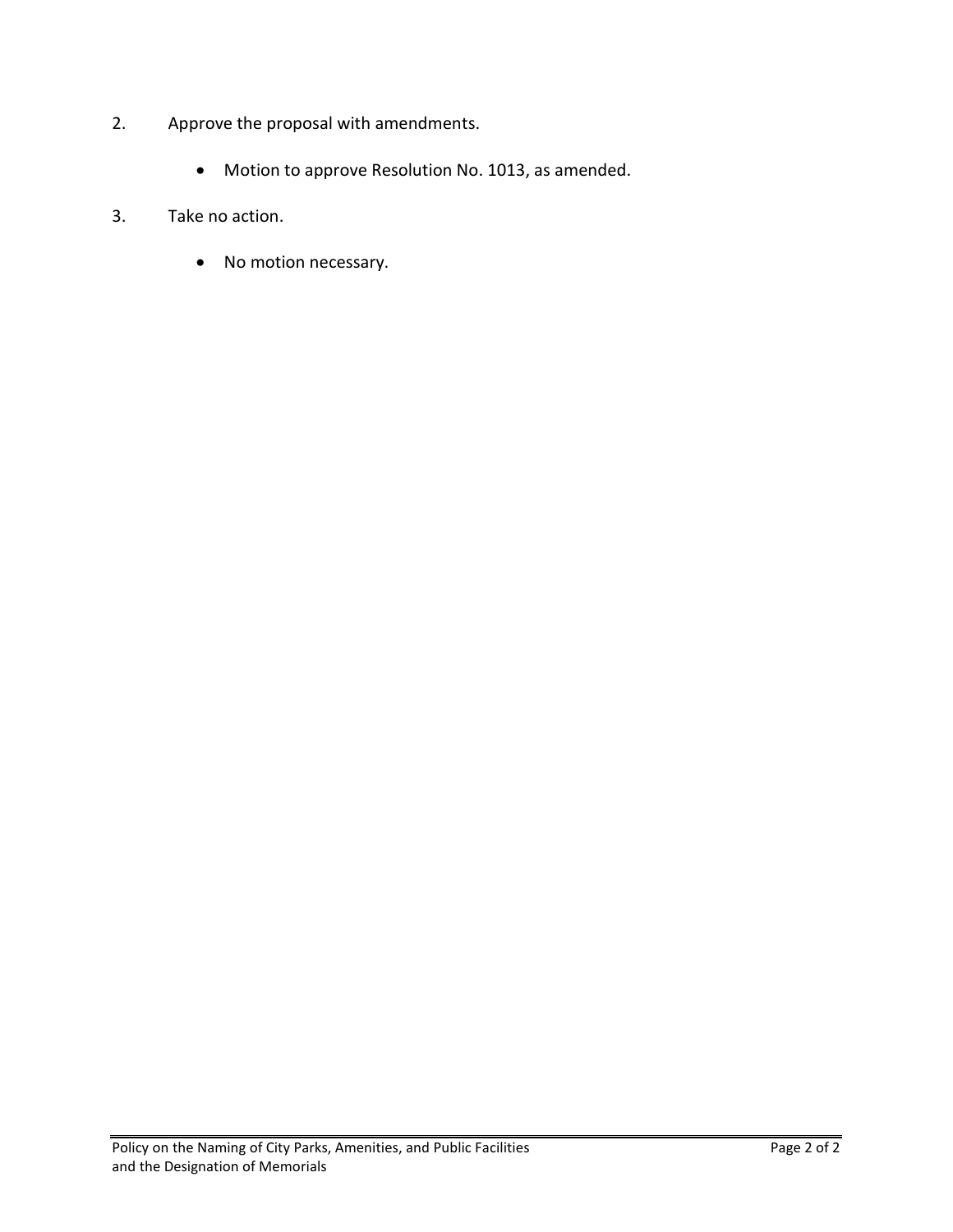# **RESOLUTION NO. 1013**

# **POLICY ON THE NAMING OF CITY PARKS, AMENITIES, AND PUBLIC FACILITIES AND THE DESIGNATION OF MEMORIALS**

**WHEREAS,** the City of Stayton does not have a policy for naming City parks, amenities and public facilities, and designation of memorials;

**WHEREAS,** it is a best practice and standard practice for a community to have a policy in place for naming City parks, amenities and public facilities, and designation of memorials; and

**WHEREAS,** the City of Stayton wishes to have a standard and uniform process for the naming of City parks, amenities and public facilities, and designation of memorials.

## **NOW THEREFORE, BE IT RESOLVED THAT:**

**SECTION 1.** It is the policy of the City of Stayton to name or rename the City's parks, amenities and public facilities in a manner that serves the City's best interests and that ensures a worthy and enduring legacy for the City's parks and public facilities. It is, therefore, the City's policy to choose names for parks, amenities, and public facilities within the following broad categories:

- 1. A person, persons (living or deceased) or organization that has made a significant contribution of land, service or funds to the City.
- 2. A historically or culturally significant person, place, event, or other instance of historical or cultural significance.
- 3. A neighborhood, geographic or common usage identification.
- 4. Natural or geological features.

In addition to fitting within one of the above categories, the proposed name should:

- 1. Create a strong positive image;
- 2. Be respectful, appropriate, with regard to the park/facility's location and/or history;
- 3. Have historical, cultural, or social significance for future generations;
- 4. Have broad public support; and
- 5. Shall not result in the undue commercialization of the park or facility if it accompanies a gift from a business or commercial enterprise.

**SECTION 2**. The following procedures are established for the naming or renaming of a park, amenity, or public facility: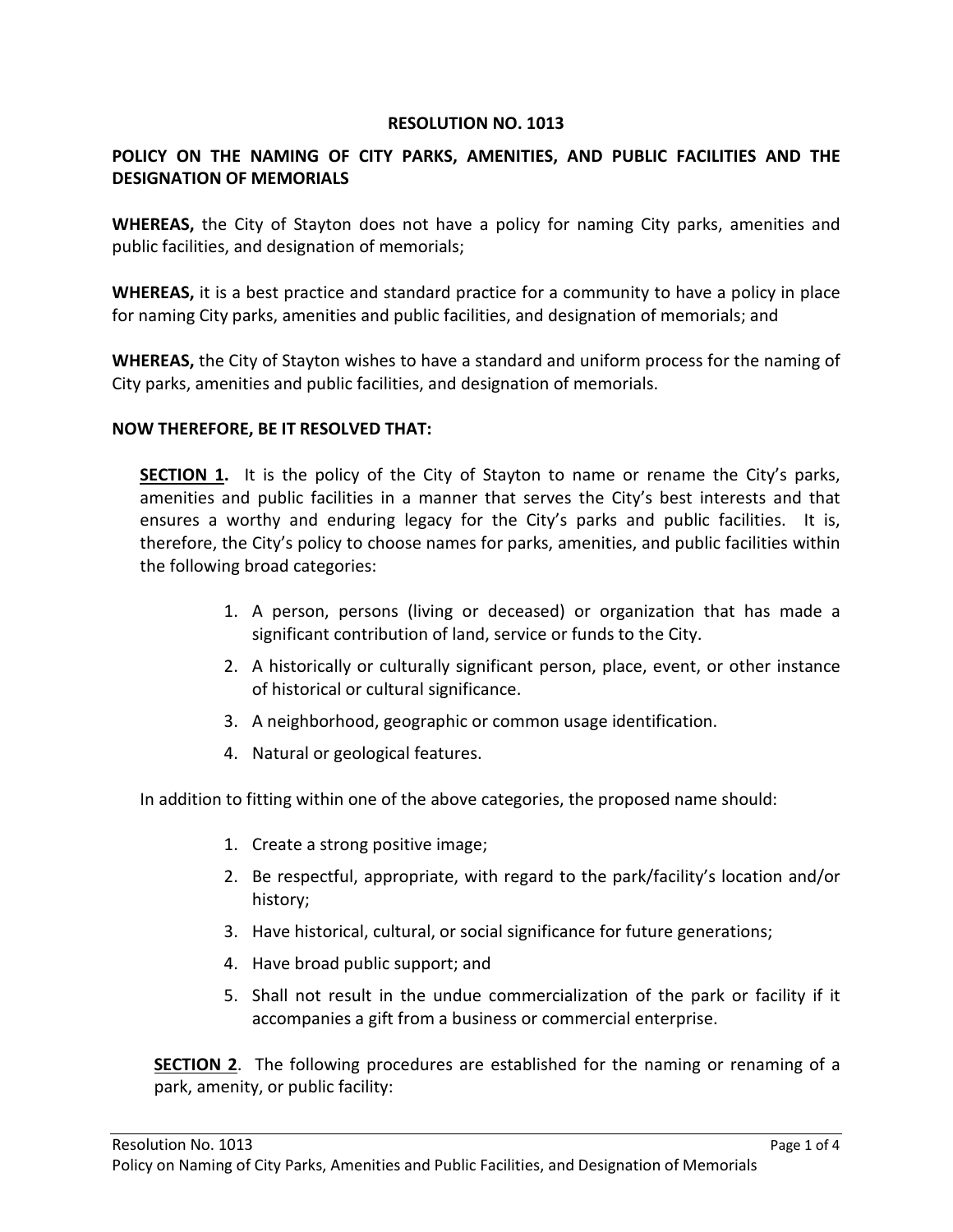- 1. All requests to name a City Park, amenity, or public facility shall be made in writing to the City Manager. Except in the case of a substantial donation to the City of land for a park, an amenity, or a public facility, or funds given to the city and accepted for the acquisition or substantial improvement of a park, amenity, or public facility, if a request is made for the purpose of commemorating an event, activity or occurrence, the request may not be considered less than two years after the event, activity, or occurrence that has generated the request.
- 2. In the case of a substantial donation to the City of land for a park, an amenity, or a public facility, or funds given to the city and accepted for the acquisition or substantial improvement of a park, amenity, or public facility, a request made by the donor of such land, amenity, facility, or funds may be made concurrent with the donation.
- 3. Requests to name a City Park property, amenity, or public facility shall be evaluated by the Stayton Parks and Recreation Board, along with a staff recommendation. The Parks and Recreation Board shall make a recommendation to the City Council for approval of the name. The City Council shall make the final decision on all naming requests, and may (but is not required to) hold a public hearing on a request.

**SECTION 3.** Existing named parks, amenities, and public facilities may be renamed. Renaming is subject to Sections 1, 2, and 3. In addition, a park, amenity, or public facility should be renamed only under the following circumstances:

- 1. Where the person, family, corporation, association, or other entity after which the park, amenity, or facility has been named has been convicted of a felony, a crime involving moral turpitude, or participated in any other illegal or disreputable behavior which would bring discredit to the City and do substantial harm to the reputation and mission of the City;
- 2. Where the donor, or the donor's legally authorized representative, after whom a park, amenity, or public facility has been named, has consented in writing to renaming the park, amenity, or public facility;
- 3. Where the useful life of the park, amenity, or public facility has expired and must be replaced or substantially renovated; or
- 4. The specified period of time for use of the name given in conjunction with a donation has expired.

**SECTION 4.** A park's, amenity's, or public facility's larger or dominant and readily identifiable interior features or facilities (including, but not limited to playgrounds, picnic shelters, gazebos, ball fields, great lawns, public art, and other significant landscaping features) may have a different name than the entire park or facility.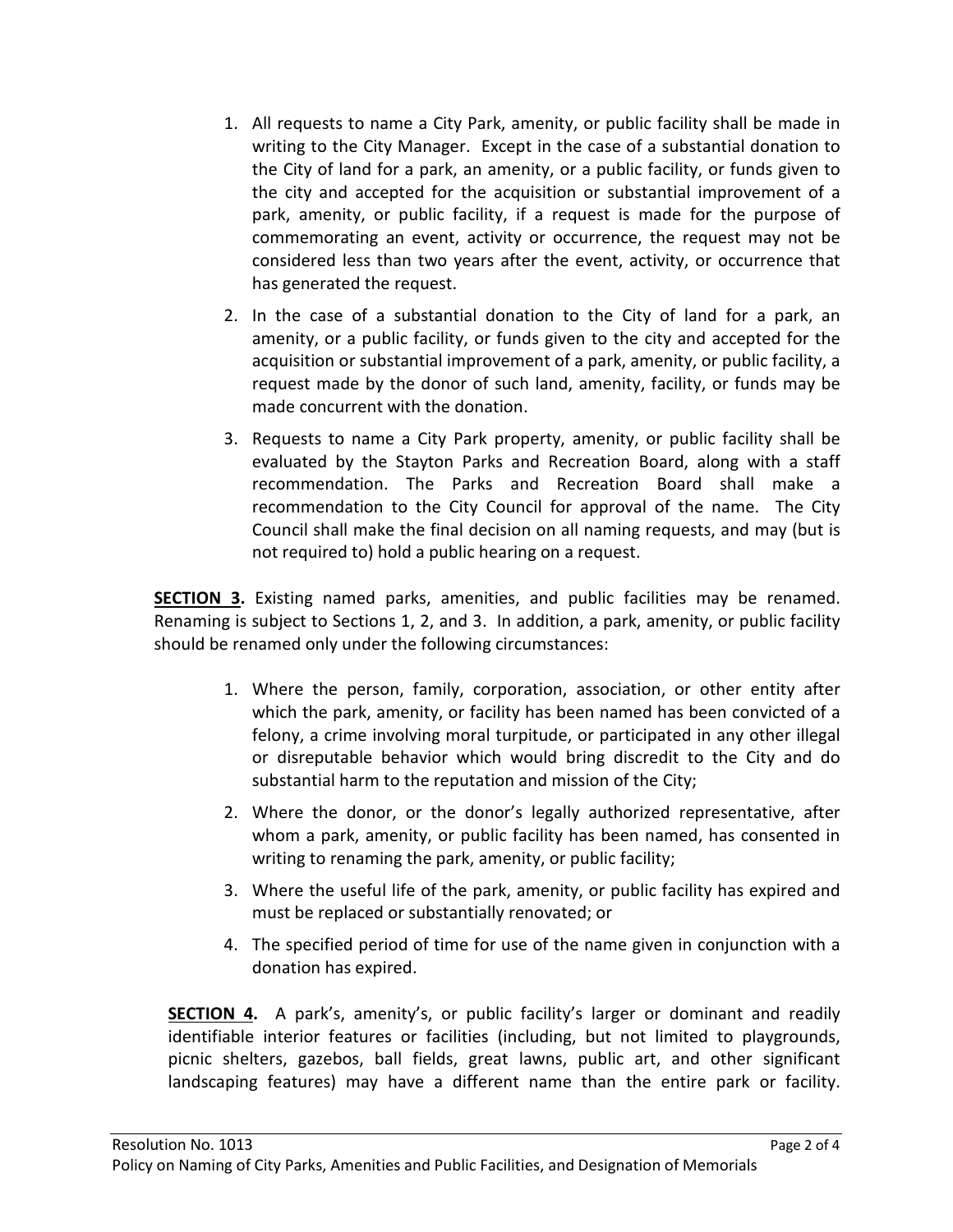Sections 1, 2, and 3 apply to the naming and renaming of such interior features or facilities

**SECTION 5.** The City may accept donations of or for memorial items for placement in parks. Memorial items may include, but are not limited to, plaques, markers, trees, benches, children's play equipment, and other appropriate items. All memorial donation requests shall be submitted in writing to the City Manager. The City Manager shall forward all such requests to the Public Works Department and Parks and Recreation Board for review.

The City Manager shall make the final decision to accept or reject all memorial donation requests, and may propose conditions upon any acceptance.

The criteria to be used to evaluate a memorial donation request should include, but not be limited to, the following:

- 1. Whether the request for memorial includes the direct cost of the amenity or facility including design, purchase of the amenity or facility, installation, and whether any special maintenance requirements are being borne by the requesting party.
- 2. Whether the memorial will interfere with the existing or planned design, function, or intended user experience of the area in which it is to be located.
- 3. Whether the placement of the memorial will create a condition in which a significant number of amenities or facilities within a City facility or park are used for memorial purposes. The intent is to assure that placement of memorials will not detract from the overall design, intended experience, vision, or appeal of any park facility or property.
- 4. Whether the placement of the memorial is proposed to replace a facility or amenity currently serving as a memorial for another purpose. Only under rare and unusual circumstances should existing memorials be replaced by another memorial.
- 5. Whether the design of the memorial makes use of equipment, structures, vegetation, or features that are of similar quality and design to existing or planned standards for amenities or facilities within the City.
- 6. Whether any identifying plaque associated with the memorial is constructed of heavy duty, high quality bronze material and of appropriate dimensions (no more than five (5) inches by seven (7) inches in size).
- 7. Whether the placement of the memorial will create an increased maintenance or long-term replacement burden.